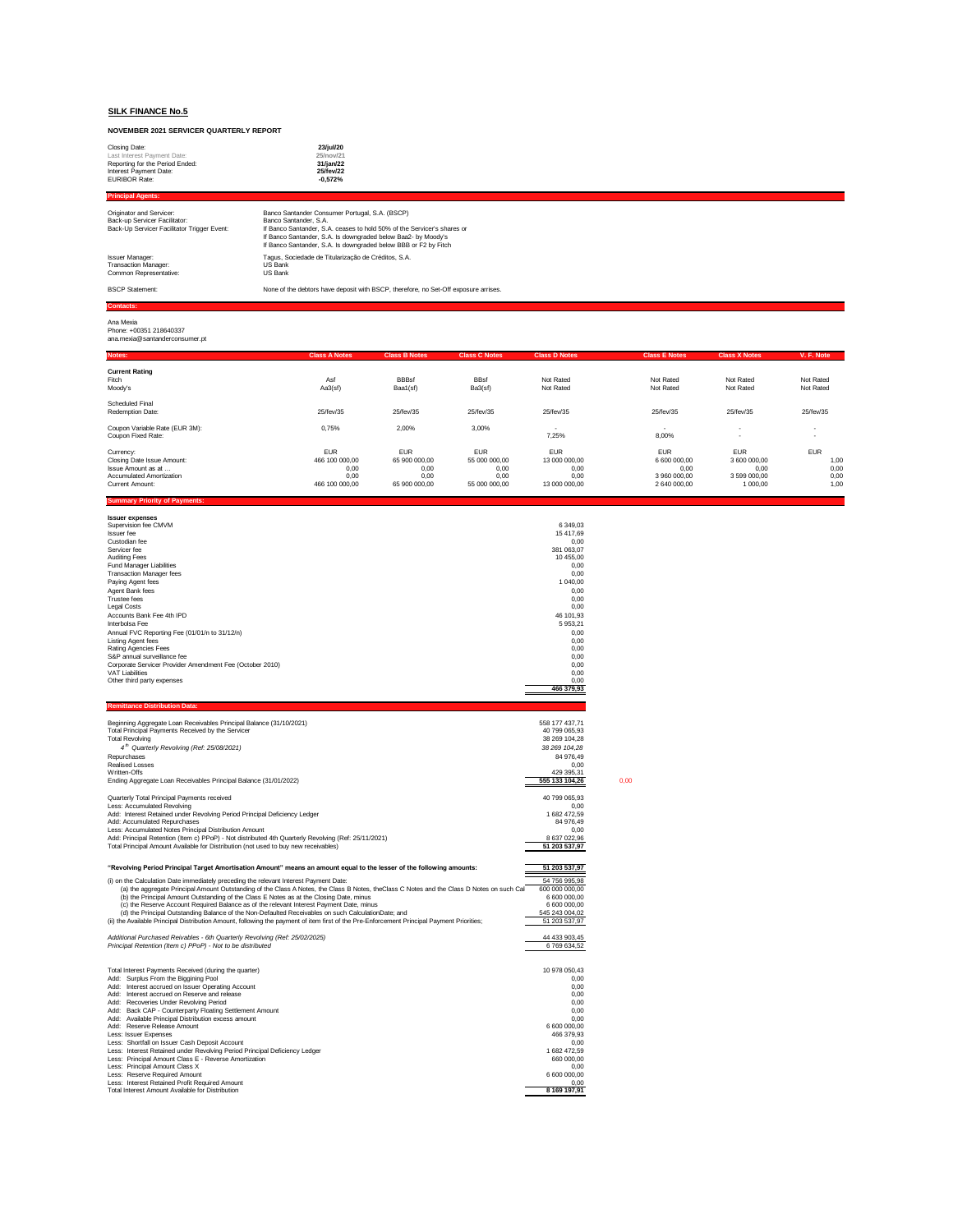### **NOVEMBER 2021 SERVICER QUARTERLY REPORT**

| <b>Interest Distribution:</b> |                  |                                  |          |                   |                              |                                    |                                       |                                        |                                      |                                   |                                                |
|-------------------------------|------------------|----------------------------------|----------|-------------------|------------------------------|------------------------------------|---------------------------------------|----------------------------------------|--------------------------------------|-----------------------------------|------------------------------------------------|
| Class                         | Original Balance | <b>Beginning Note</b><br>Balance | EUR 3M   | <b>Fixed Rate</b> | Current Net Interest<br>Rate | <b>Current Accrued</b><br>Interest | <b>Total Interest</b><br>Distribution | <b>Beginning Interest</b><br>Shortfall | <b>Current Interest</b><br>Shortfall | Payments of<br>Interest Shortfall | <b>Ending Cumulative</b><br>Interest Shortfall |
| Class A                       | 466 100 000,00   | 466 100 000.00                   | $-0.57%$ | 0,75%             | 0.178%                       | 212 023,71                         | 212 023,71                            | 0,00                                   | 0,00                                 | 0,00                              | 0,00                                           |
| Class B                       | 65 900 000.00    | 65 900 000.00                    | $-0.57%$ | 2,00%             | .428%                        | 240 491.07                         | 240 491.07                            | 0,00                                   | 0,00                                 | 0,00                              | 0,00                                           |
| Class C                       | 55 000 000.00    | 55 000 000,00                    | $-0.57%$ | 3,00%             | 2.428%                       | 341 268,89                         | 341 268,89                            | 0,00                                   | 0,00                                 | 0,00                              | 0,00                                           |
| Class D                       | 13 000 000.00    | 13 000 000.00                    |          | 7.25%             | 7.250%                       | 240 861.11                         | 240 861.11                            | 0,00                                   | 0,00                                 | 0,00                              | 0,00                                           |
| Class E                       | 6 600 000,00     | 3 300 000,00                     |          | 8,00%             | 8,000%                       | 67 466.67                          | 67 466.67                             | 0,00                                   | 0,00                                 | 0,00                              | 0,00                                           |
| Class X                       | 3 600 000.00     | 1 000.00                         |          |                   |                              | 7 067 086.46                       | 7 067 086.46                          | 0,00                                   | 0,00                                 | 0,00                              | 0,00                                           |
| V.F.N.                        | .00.             | 1,00                             |          |                   |                              | 0,00                               | 0,00                                  | 0,00                                   | 0,00                                 | 0,00                              | 0,00                                           |
|                               | 610 200 001.00   | 603 301 001.00                   |          |                   |                              | 8 169 197.91                       | 8 169 197.91                          | 0,00                                   | 0,00                                 | 0,00                              | 0,00                                           |
|                               |                  |                                  |          |                   |                              |                                    |                                       |                                        |                                      |                                   |                                                |

| <b>Principal Distribution:</b> |                         |                          |           |                               |                     |            |                            |                          |              |                         |  |  |  |
|--------------------------------|-------------------------|--------------------------|-----------|-------------------------------|---------------------|------------|----------------------------|--------------------------|--------------|-------------------------|--|--|--|
|                                |                         | <b>Beginning Notes</b>   | Principal | <b>Principal Distribution</b> | <b>Ending Notes</b> | Ending     | <b>Beginning Principal</b> | <b>Current Principal</b> | Payments of  | <b>Ending Principal</b> |  |  |  |
| Class                          | <b>Original Balance</b> | <b>Principal Balance</b> | Increase  |                               | Balance             | Percentage | Deficiency Ledger          | Deficiency               | Principal    | Deficiency Ledger       |  |  |  |
|                                |                         |                          |           |                               |                     |            |                            |                          | Deficiency   |                         |  |  |  |
| Class A                        | 466 100 000.00          | 466 100 000.00           | 0.00      | 0.00                          | 466 100 000,00      | 100.0%     | 0.00                       | 0.00                     | 0.00         | 0,00                    |  |  |  |
| Class B                        | 65 900 000,00           | 65 900 000.00            | 0.00      | 0.00                          | 65 900 000.00       | 100.0%     | 0,00                       | 0.00                     | 0.00         | 0,00                    |  |  |  |
| Class C                        | 55 000 000,00           | 55 000 000.00            | 0,00      | 0.00                          | 55 000 000.00       | 100.0%     | 0,00                       | 0.00                     | 0,00         | 0,00                    |  |  |  |
| Class D                        | 13 000 000.00           | 13 000 000.00            | 0,00      | 0.00                          | 13 000 000.00       | 100.0%     | 0.00                       | 0.00                     | 0.00         | 0,00                    |  |  |  |
| Class E                        | 6 600 000,00            | 3 300 000.00             | 0,00      | 660 000.00                    | 2 640 000.00        | 40.0%      | 0,00                       | 1682 472.59              | 1 682 472.59 | 0,00                    |  |  |  |
| Class X                        | 3 600 000,00            | 1 000.00                 | 0,00      | 0,00                          | 1 000.00            | 0,0%       | 0,00                       | 0.00                     | 0.00         | 0,00                    |  |  |  |
| V.F.N.                         | 1.00                    | 1.00                     | 0,00      | 0.00                          | 1.00                | 100.0%     | 0,00                       | 0.00                     | 0.00         | 0,00                    |  |  |  |
|                                | 610 200 001.00          | 603 301 001.00           | 0.00      | 660 000.00                    | 602 641 001.00      | 98,8%      | 0.00                       | 1 682 472.59             | 1 682 472.59 | 0,00                    |  |  |  |

| <b>Reserve Amount:</b>                                                  |              |
|-------------------------------------------------------------------------|--------------|
| Beginning Reserve Amount                                                | 6 600 000,00 |
| Excess Amount in the Reserve Account (Class C Notes was paid above par) | 0.00         |
| <b>Target Reserve Amount</b>                                            | 6 600 000,00 |
| Ending Reserve Amount                                                   | 6 600 000.00 |
|                                                                         |              |

| 6 600 000.00 |  |
|--------------|--|
| 0.00         |  |
| 6 600 000.00 |  |
| 6 600 000.00 |  |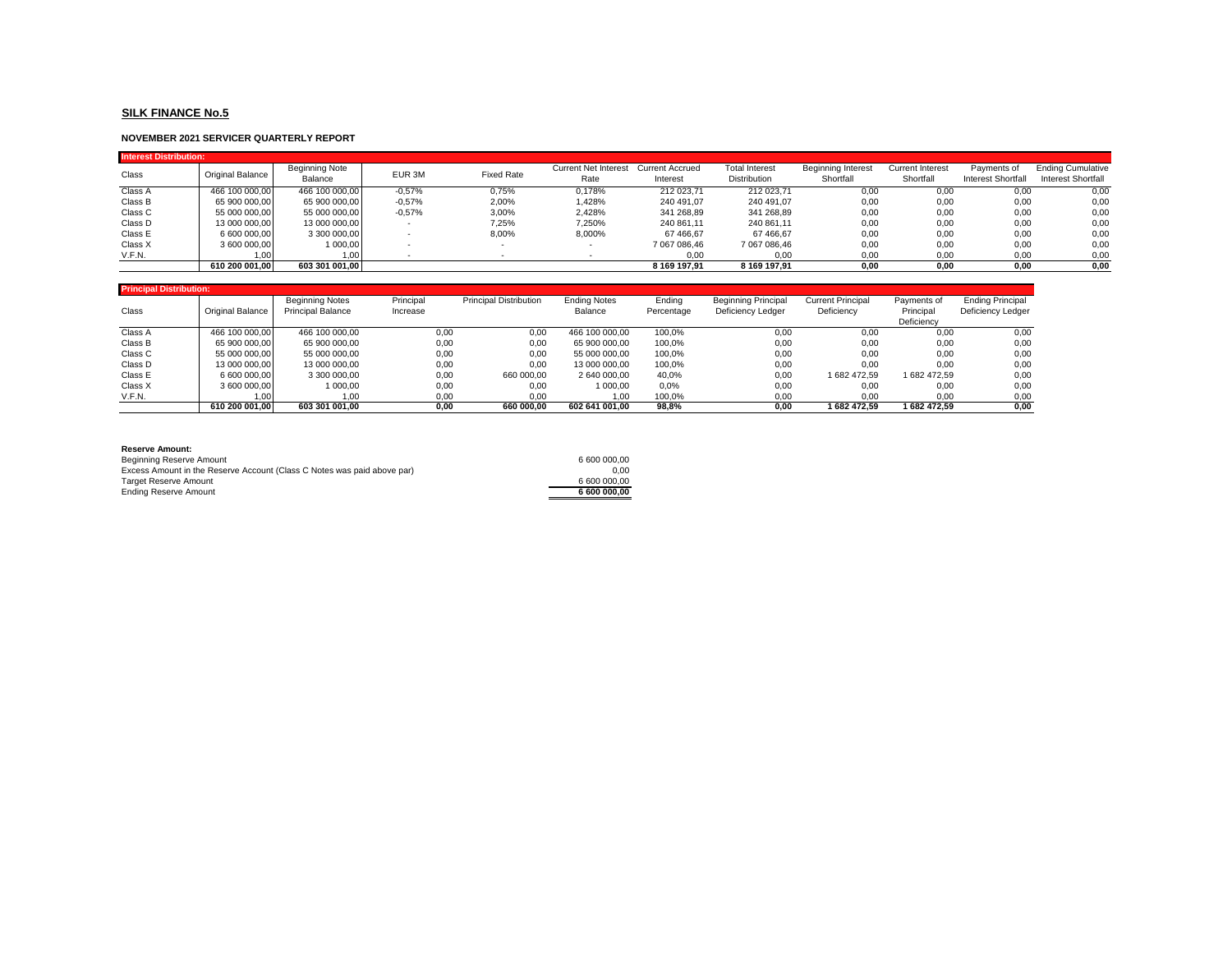**NOVEMBER 2021 SERVICER QUARTERLY REPORT**

### **TOTAL LOANS**

| <b>Collateral Pool Balance:</b> |                             |                           |                       |                     |                 |                          |                 |                     |                   |                |                 |              |             |
|---------------------------------|-----------------------------|---------------------------|-----------------------|---------------------|-----------------|--------------------------|-----------------|---------------------|-------------------|----------------|-----------------|--------------|-------------|
|                                 | <b>Beginning Collateral</b> | <b>Total Principal</b>    | Realised Losses for   | "Other Adjustments  |                 | <b>Ending Collateral</b> | Number of loans | Defaulted           | Principal         | Current period | Annualized      | Cumulative   | Moratorium  |
| Dates                           | Pool Principal              | <b>Payments Collected</b> | <b>Current Period</b> | (e.g. Repurchases)" | New Receivables | Pool Principal           | (end of period) | Receivables         | Deficiency Ledger | Prepayment     | Constant        | Default      | Outstanding |
|                                 | Balance                     |                           |                       |                     |                 | Balance                  |                 |                     | balance           |                | Prepayment Rate |              | Balance     |
|                                 |                             |                           |                       |                     |                 |                          |                 |                     |                   |                |                 |              |             |
| 01/07/2020                      | 0.00                        | 0.00                      | 0,00                  | 0,00                | 0.00            | 600 018 247.38           | 53 060          | 0.00                | 0,00              | 0.00           | 0,00%           | 0,00         | 0.00        |
| 31/07/2020                      | 600 018 247.38              | 12 581 337.75             | 0,00                  | 35 759.21           | 0.00            | 587 401 150,42           | 52 640          | 0.00                | 0.00              | 4 293 369.46   | 10,11%          | 0,00         | 726 633,85  |
| 31/08/2020                      | 587 401 150.42              | 12 831 057,79             | 0,00                  | 679 562,38          | 0.00            | 573 890 530,25           | 52 036          | 0,00                | 0.00              | 3 247 915,30   | 7,66%           | 0,00         | 52 682,35   |
| 30/09/2020                      | 573 890 530.25              | 12 621 983.87             | 0,00                  | 82 516,40           | 0.00            | 561 186 029,98           | 51 537          | 59 249.27           | 59 249,27         | 3 101 035.99   | 7.98%           | 59 249,27    | 51 831,37   |
| 31/10/2020                      | 561 186 029.98              | 12 014 185.71             | 0,00                  | 100 450,59          | 0.00            | 549 071 393,68           | 51 068          | 261 564,60          | 296 647,94        | 3 173 890.89   | 7,66%           | 296 647,94   | 28 608,95   |
| 30/11/2020                      | 549 071 393.68              | 12 833 699.21             | 0,00                  | 0,00                | 50 927 210,91   | 587 164 905.38           | 53 666          | 461 657.44          | 285 382,13        | 3 640 293.67   | 9,35%           | 582 030.07   | 34 830,26   |
| 31/12/2020                      | 587 164 905.38              | 12 957 903.33             | 0,00                  | 26 344,68           | 0.00            | 574 180 657,37           | 53 003          | 674 168.57          | 608 935,37        | 3 933 037.25   | 9,41%           | 905 583.31   | 36 178,36   |
| 31/01/2021                      | 574 180 657.37              | 12 765 434.15             | 0,00                  | 1779,82             | 0.00            | 561 413 443.40           | 52 270          | 1203868.98          | 321 276.64        | 3 281 717.84   | 8,26%           | 1 617 924.58 | 0,00        |
| 28/02/2021                      | 561 413 443.40              | 13 048 544.75             | 0,00                  | 238 994.46          | 38 503 852,54   | 586 629 756.73           | 53 952          | 1 255 904.34        | 449 238.86        | 2915579.44     | 6,98%           | 2 067 163.44 | 0,00        |
| 31/03/2021                      | 586 629 756.73              | 12 629 619.90             | 0,00                  | 161 531,54          | 0.00            | 573 838 605,29           | 53 315          | 1743377.50          | 1069088,16        | 3786 149.46    | 8,79%           | 2 687 012,74 | 0,00        |
| 30/04/2021                      | 573 838 605,29              | 12 997 405.83             | 0,00                  | 89 815,12           | 0.00            | 560 751 384.34           | 52 568          | 2 329 883.09        | 1768 324,36       | 3 407 175.43   | 8,89%           | 3 386 248,94 | 0,00        |
| 31/05/2021                      | 560 751 384.34              | 13 309 886.59             | 0,00                  | 5764,95             | 40 723 790.43   | 588 159 523.23           | 54 550          | 2563171.98          | 586 239.34        | 4 097 680.01   | 9,02%           | 3 972 488.28 | 0,00        |
| 30/06/2021                      | 588 159 523.23              | 13 720 089.30             | 0,00                  | 3 346 883.73        | 0.00            | 571 092 550.20           | 53 631          | 2568603.18          | 1005 068.73       | 4 097 680.01   | 8,69%           | 4 391 317.67 | 0,00        |
| 31/07/2021                      | 571 092 550,20              | 13 278 219,22             | 0,00                  | 1 357,63            | 0.00            | 557 812 973,35           | 54 550          | 2 659 485,06        | 1374 829,18       | 4 117 388,35   | 8,84%           | 4761078,12   | 0,00        |
| 31/08/2021                      | 557 812 973.35              | 13 153 701.51             | 0,00                  | 21 554,13           | 39 965 012,83   | 584 602 730.54           | 54 706          | 2602554.24          | 189 014,35        | 3760 519.55    | 8,69%           | 4 950 092,47 | 0,00        |
| 30/09/2021                      | 584 602 730.54              | 13 130 904.01             | 0,00                  | 0,00                | 0.00            | 571 471 826.53           | 54 088          | 2671714.07          | 521 882,97        | 3723989.38     | 8,66%           | 5 282 961,09 | 0,00        |
| 31/10/2021                      | 571 471 826.53              | 13 190 653.46             | 0,00                  | 103 735,36          | 0.00            | 558 177 437.71           | 53 388          | 2714 151.37         | 850 845,04        | 3 958 912.52   | 8,76%           | 5 611 923,16 | 0,00        |
| 30/11/2021                      | 558 177 437.71              | 13 734 176.88             | 0,00                  | 32 308,51           | 38 269 104.28   | 582 680 056.60           | 55 009          | 3 0 3 5 7 3 8 . 2 3 | 421 246.24        | 4 295 414.70   | 8,88%           | 6 033 169.40 | 0,00        |
| 31/12/2021                      | 582 680 056.60              | 13 477 211.53             | 0,00                  | 23 121,27           | 0.00            | 569 179 723,80           | 54 209          | 3 392 256.96        | 1063071.06        | 4756242.49     | 8,62%           | 6 674 994.22 | 0,00        |
| 31/01/2022                      | 569 179 723.80              | 13 587 677.52             | 0.00                  | 29 546.71           | 0.00            | 555 562 499.57           | 53 358          | 3801358.33          | 1682 472.59       | 3789493.29     | 8.74%           | 7 294 395.75 | 0,00        |

| <b>Collateral Pool Performance</b> | <b>Current</b> | <b>Delinquent</b> |                  |                  |                  |                 |                  | <b>Default</b>  |                  |                  |                   |                  | <b>Written-off</b> |
|------------------------------------|----------------|-------------------|------------------|------------------|------------------|-----------------|------------------|-----------------|------------------|------------------|-------------------|------------------|--------------------|
| Dates                              | Performing     | 1 instalment in   | 2 instalments in | 3 instalments in | 4 instalments in | 5 instalments i | 6 instalments in | instalments in  | 8 instalments in | 9 instalments in | 10 instalments in | 1 instalments in | 12+ instalments in |
|                                    |                | arrears overdue   | arrears overdue  | arrears overdue  | arrears overdue  | arrears overdue | arrears overdue  | arrears overdue | arrears overdue  | arrears overdue  | arrears overdue   | arrears overdue  | arrears overdue    |
| 01/07/2020                         | 600 018 247.38 | 0.00              | 0,00             | 0,00             | 0.00             | 0,00            | 0.00             | 0.00            | 0,00             | 0.00             | 0,00              | 0,00             | 0,00               |
| 31/07/2020                         | 587 401 150.42 | 0,00              | 0,00             | 0,00             | 0,00             | 0,00            | 0.00             | 0.00            | 0,00             | 0.00             | 0,00              | 0,00             | 0,00               |
| 31/08/2020                         | 572 907 274.19 | 728 341,18        | 254 914.88       | 0,00             | 0,00             | 0,00            | 0.00             | 0.00            | 0,00             | 0.00             | 0,00              | 0,00             | 0,00               |
| 30/09/2020                         | 559 820 605,29 | 585 239.98        | 720 935,44       | 59 249,27        | 0,00             | 0,00            | 0,00             | 0,00            | 0,00             | 0,00             | 0,00              | 0,00             | 0,00               |
| 31/10/2020                         | 547 759 943,03 | 359 468,87        | 690 417,18       | 236 970,21       | 24 594,39        | 0,00            | 0,00             | 0,00            | 0,00             | 0,00             | 0,00              | 0,00             | 0,00               |
| 30/11/2020                         | 584 817 093,51 | 1 073 132,76      | 813 021,67       | 255 187,59       | 181 875,46       | 24 594,39       | 0.00             | 0.00            | 0,00             | 0,00             | 0,00              | 0,00             | 0,00               |
| 31/12/2020                         | 570 427 102,12 | 1 245 823,43      | 1833 563,25      | 323 359,04       | 144 342,50       | 181 872,64      | 24 594,39        | 0,00            | 0,00             | 0,00             | 0,00              | 0,00             | 0,00               |
| 31/01/2021                         | 556 413 015.18 | 1807029.80        | 1989 529.44      | 662 974.51       | 235 809.80       | 122 485.95      | 158 004.33       | 24 594.39       | 0.00             | 0.00             | 0,00              | 0,00             | 0,00               |
| 28/02/2021                         | 581 495 880,40 | 2 021 647,06      | 1856324,93       | 485 526,02       | 301 163,82       | 164 038,42      | 122 485,54       | 158 096,15      | 24 594,39        | 0,00             | 0,00              | 0,00             | 0,00               |
| 31/03/2021                         | 568 473 134.85 | 1 311 624.53      | 2 310 468.41     | 757 904.97       | 290 162,76       | 264 249,59      | 144 607.90       | 165 560,70      | 120 891.58       | 0.00             | 0,00              | 0,00             | 0,00               |
| 30/04/2021                         | 554 890 155,90 | 1 381 548.80      | 2 149 796.55     | 1 028 133.33     | 437 839.00       | 226 263,54      | 236 221.41       | 176 368.70      | 121 033.14       | 104 023.97       | 0,00              | 0,00             | 0,00               |
| 31/05/2021                         | 583 240 870,22 | 620 512,45        | 1734 968.58      | 949 401,98       | 474 117.89       | 338 994,68      | 210 401,66       | 276 921.08      | 120 608.64       | 95 934,10        | 96 791,95         | 0,00             | 0,00               |
| 30/06/2021                         | 565 875 936.81 | 1 181 194.23      | 1466815.98       | 753 035,20       | 591 923.27       | 257 906,61      | 287 844.81       | 207 973.39      | 201 204.99       | 83 313.86        | 102 743.32        | 82 657,73        | 0.00               |
| 31/07/2021                         | 552 736 101.61 | 820 360.34        | 1519690,99       | 753 613.47       | 485 054.11       | 470 352,99      | 213 504.49       | 251 958,98      | 172 043.37       | 148 669,68       | 96 211,92         | 68 076,05        | 77 335,35          |
| 31/08/2021                         | 578 866 052,16 | 1 294 768.53      | 1 693 945.04     | 656 763,40       | 434 179,63       | 438 442.85      | 326 709,05       | 261 808,61      | 202 010.71       | 60 800,28        | 139 761,61        | 82 078,10        | 145 410,57         |
| 30/09/2021                         | 565 895 857,70 | 1 101 161.43      | 1 616 123,57     | 701 119,35       | 351 758,22       | 402 158,11      | 311 994.26       | 359 791,86      | 209 165.37       | 154 228.49       | 55 873,61         | 125 624,80       | 186 969,76         |
| 31/10/2021                         | 552 745 169.46 | 459 013.87        | 1946 685,80      | 675 589,20       | 425 141.66       | 298 832,15      | 310 636.97       | 418 831,52      | 270 268,84       | 154 046,60       | 132 904,40        | 27 900,03        | 312 417,21         |
| 30/11/2021                         | 575 352 056,13 | 1 630 643,04      | 2 338 440,08     | 850 626,80       | 443 115,60       | 356 229,05      | 244 214.28       | 367 316,10      | 297 358,63       | 258 542,63       | 131 251,82        | 87 083,32        | 323 179,12         |
| 31/12/2021                         | 562 105 055.73 | 928 928.11        | 2 365 458.47     | 1 025 346.63     | 546 327.63       | 380 725.22      | 298 020,95       | 350 696,83      | 284 147.67       | 186 176.82       | 243 072.50        | 77 742.71        | 388 024,53         |
| 31/01/2022                         | 546 914 728,82 | 1895 517.93       | 2 521 499,18     | 1 055 608,66     | 685 381,46       | 537 882,87      | 267 313,55       | 418 854,15      | 258 682,37       | 201 125,39       | 154 157,06        | 222 352,82       | 429 395,31         |

| <b>Collateral Pool Performance</b> |                 |                 |                  |                  | Classification as a Written-off Receivable made by the Originator/Servicer (<12 instalments overdue) |                  |                  |                  |                  |                  |                   |                   |                    |
|------------------------------------|-----------------|-----------------|------------------|------------------|------------------------------------------------------------------------------------------------------|------------------|------------------|------------------|------------------|------------------|-------------------|-------------------|--------------------|
| Dates                              | 0 instalment in | 1 instalment in | 2 instalments in | 3 instalments in | 4 instalments in                                                                                     | 5 instalments in | 6 instalments in | 7 instalments in | 8 instalments in | 9 instalments in | 10 instalments in | 11 instalments in | 12+ instalments in |
|                                    | arrears overdue | arrears overdue | arrears overdue  | arrears overdue  | arrears overdue                                                                                      | arrears overdue  | arrears overdue  | arrears overdue  | arrears overdue  | arrears overdue  | arrears overdue   | arrears overdue   | arrears overdue    |
| 01/07/2020                         | 0,00            | 0,00            | 0,00             | 0,00             | 0,00                                                                                                 | 0,00             | 0,00             | 0,00             | 0,00             | 0,00             | 0,00              | 0,00              | 0,00               |
| 31/07/2020                         | 0,00            | 0,00            | 0,00             | 0,00             | 0,00                                                                                                 | 0,00             | 0,00             | 0.00             | 0,00             | 0,00             | 0,00              | 0,00              | 0,00               |
| 31/08/2020                         | 0,00            | 0,00            | 0,00             | 0,00             | 0,00                                                                                                 | 0,00             | 0.00             | 0.00             | 0,00             | 0,00             | 0,00              | 0,00              | 0,00               |
| 30/09/2020                         | 0,00            | 0,00            | 0,00             | 0,00             | 0,00                                                                                                 | 0,00             | 0,00             | 0,00             | 0,00             | 0,00             | 0,00              | 0,00              | 0,00               |
| 31/10/2020                         | 0,00            | 0,00            | 0,00             | 0,00             | 0,00                                                                                                 | 0,00             | 0.00             | 0,00             | 0,00             | 0.00             | 0,00              | 0,00              | 0,00               |
| 30/11/2020                         | 0,00            | 0,00            | 0,00             | 0,00             | 0,00                                                                                                 | 0,00             | 0,00             | 0.00             | 0,00             | 0,00             | 0,00              | 0,00              | 0,00               |
| 31/12/2020                         | 0,00            | 0,00            | 0,00             | 0,00             | 0,00                                                                                                 | 0,00             | 0,00             | 0,00             | 0,00             | 0,00             | 0,00              | 0,00              | 0,00               |
| 31/01/2021                         | 0,00            | 0,00            | 0,00             | 0,00             | 0,00                                                                                                 | 0,00             | 0,00             | 0,00             | 0,00             | 0,00             | 0,00              | 0,00              | 0,00               |
| 28/02/2021                         | 0,00            | 0,00            | 0,00             | 0,00             | 0,00                                                                                                 | 0,00             | 0,00             | 0,00             | 0,00             | 0,00             | 0,00              | 0,00              | 0,00               |
| 31/03/2021                         | 0,00            | 0,00            | 0,00             | 0,00             | 0,00                                                                                                 | 0,00             | 0,00             | 0,00             | 0,00             | 0,00             | 0,00              | 0,00              | 0,00               |
| 30/04/2021                         | 0,00            | 0,00            | 0,00             | 0,00             | 0,00                                                                                                 | 0,00             | 0,00             | 0,00             | 0,00             | 0,00             | 0,00              | 0,00              | 0,00               |
| 31/05/2021                         | 0,00            | 0,00            | 0,00             | 0,00             | 0,00                                                                                                 | 0,00             | 0,00             | 0,00             | 0,00             | 0,00             | 0,00              | 0,00              | 0,00               |
| 30/06/2021                         | 0,00            | 0,00            | 0,00             | 0,00             | 0,00                                                                                                 | 0,00             | 0,00             | 0.00             | 0,00             | 0,00             | 0,00              | 0,00              | 0,00               |
| 31/07/2021                         | 0,00            | 0,00            | 0,00             | 0,00             | 0,00                                                                                                 | 0,00             | 0,00             | 0,00             | 0,00             | 0,00             | 0,00              | 0,00              | 0,00               |
| 31/08/2021                         | 0,00            | 0,00            | 0,00             | 0,00             | 0,00                                                                                                 | 0,00             | 0,00             | 0,00             | 0,00             | 0,00             | 0,00              | 0,00              | 0,00               |
| 30/09/2021                         | 0,00            | 0,00            | 0,00             | 0,00             | 0,00                                                                                                 | 0,00             | 0,00             | 0,00             | 0,00             | 0,00             | 0,00              | 0,00              | 0,00               |
| 31/10/2021                         | 0,00            | 0,00            | 0,00             | 0,00             | 0,00                                                                                                 | 0,00             | 0,00             | 0,00             | 0,00             | 0,00             | 0,00              | 0,00              | 0,00               |
| 30/11/2021                         | 0,00            | 0,00            | 0,00             | 0,00             | 0,00                                                                                                 | 0,00             | 0,00             | 0,00             | 0,00             | 0,00             | 0,00              | 0,00              | 0,00               |
| 31/12/2021                         | 0,00            | 0,00            | 0,00             | 0,00             | 0,00                                                                                                 | 0,00             | 0,00             | 0,00             | 0,00             | 0,00             | 0,00              | 0,00              | 0,00               |
| 31/01/2022                         | 0.00            | 0.00            | 0.00             | 0.00             | 0.00                                                                                                 | 0.00             | 0.00             | 0.00             | 0.00             | 0.00             | 0.00              | 0.00              | 0,00               |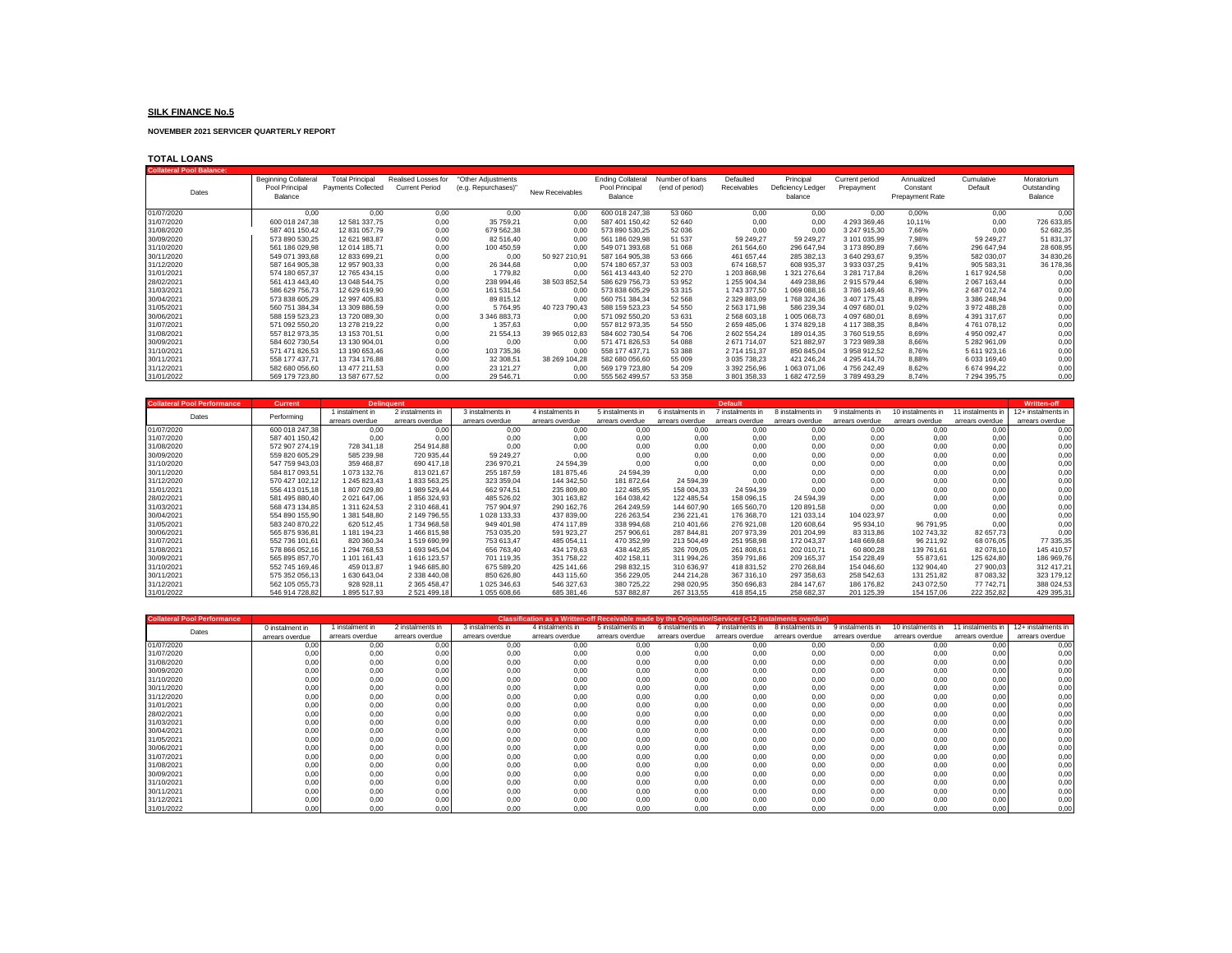# **SILK FINANCE No.5 NOVEMBER 2021 SERVICER QUARTERLY REPORT**



| <b>NEW CAR LOANS</b>            |                            |                        |                     |                     |                 |                   |                 |             |                   |                |                     |              |
|---------------------------------|----------------------------|------------------------|---------------------|---------------------|-----------------|-------------------|-----------------|-------------|-------------------|----------------|---------------------|--------------|
| <b>Collateral Pool Balance:</b> |                            |                        |                     |                     |                 |                   |                 |             |                   |                |                     |              |
|                                 | Beginning Collateral       | <b>Total Principal</b> | Realised Losses for | "Other Adjustments  |                 | Ending Collateral | Number of loans | Defaulted   | Principal         | Current period | Annualized Constant | Cumulative   |
| Dates                           | Pool Principal             | Payments Collected     | Current Period      | (e.g. Repurchases)* | New Receivables | Pool Principal    | (end of period) | Receivables | Deficiency Ledger | Prepayment     | Prepayment Rate     | Default      |
|                                 | Rabore                     |                        |                     |                     |                 | Balance           |                 |             | Ralance           |                |                     |              |
| 01/07/2020                      |                            |                        |                     | $\sim$              | $\Omega$        | 353 757 786       | 31 374          | $\Omega$    |                   | n              | 0.00%               | 0.00         |
| 31/07/2020                      | 353 757 786                | 7954281                |                     | $\Omega$            | $\Omega$        | 345 803 505       | 31 114          | $\alpha$    |                   | 2 402 570      | 9.83%               | 0.00         |
| 31/08/2020                      | 345 803 505                | 7 651 588              |                     | 325 150             | $\Omega$        | 337 826 768       | 30 786          | $\alpha$    |                   | 1470 849       | 6.25%               | 0.00         |
| 30/09/2020                      | 337 826 768                | 7 806 263              |                     | 68 717              | $\Omega$        | 329 951 788       | 30 501          | 24 114      | 24 114            | 1 650 849      | 7.17%               | 24 113.95    |
| 31/10/2020                      | 329 951 788                | 7 3 5 2 8 4 1          |                     | 67 745              | $\Omega$        | 322 531 201       | 30 215          | 77 066      | 101 373           | 1 628 552      | 7.00%               | 101 372.86   |
| 30/11/2020                      | 322 531 201                | 7983241                |                     | $\Omega$            | 28 053 105      | 342 601 066       | 31 524          | 112 846     | 107 659           | 1975 223       | 8.82%               | 209 031.90   |
| 31/12/2020                      | 342 601 066                | 8 116 435              |                     | 26 345              | $\Omega$        | 334 458 286       | 31 123          | 159 958     | 196 169           | 2 240 233      | 9.17%               | 297 541.82   |
| 31/01/2021                      | 334 458 286                | 7923862                |                     | 1780                | $\Omega$        | 326 532 645       | 30 648          | 320 168     | 410 798           | 1790 398       | 8.02%               | 512 171.01   |
| 28/02/2021                      | 326 532 645                | 8 115 525              |                     | 152 739             | 20 858 633      | 339 123 014       | 31 402          | 357 066     | 133 601           | 1 567 701      | 6.66%               | 645 771.60   |
| 31/03/2021                      | 339 123 014                | 7 940 550              |                     | 42 576              |                 | 331 139 888       | 30 999          | 495 599     | 283 703           | 2 199 364      | 8.71%               | 795 874.27   |
| 30/04/2021                      | 331 139 888                | 8 043 743              |                     | 41725               |                 | 323 054 420       | 30 537          | 598 435     | 430 987           | 1811460        | 7.94%               | 943 157.58   |
| 31/05/2021                      | 323 054 420                | 13 231 535             |                     | 5765                | 21858689        | 331 675 810       | 31 467          | 703 326     | 151 697           | 2 109 758      | 9.55%               | 1094 854.65  |
| 30/06/2021                      | 331 675 810                | 13 656 070             |                     | 2 605 387           |                 | 315 414 353       | 30 879          | 636 092     | 311 623           | 2 109 758      | 9.27%               | 1 254 780.75 |
| 31/07/2021                      | 315 414 353                | 13 198 668             |                     | 1 3 5 8             |                 | 302 214 328       | 31 467          | 679 057     | 392 929           | 2 085 398      | 9.21%               | 1 336 086.69 |
| 31/08/2021                      | 302 214 328                | 13 069 553             |                     | 8 5 4 7             | 18 108 779      | 307 245 007       | 31 081          | 741 806     | 57835             | 1885 644       | 7.59%               | 1 393 922.06 |
| 30/09/2021                      | 307 245 007                | 13 038 657             |                     | $\Omega$            | $\Omega$        | 294 206 350       | 30 719          | 677 993     | 149 395           | 1857608        | 8.46%               | 1485 481.49  |
| 31/10/2021                      | 294 206 350                | 13 100 307             |                     | 93 531              |                 | 281 012 512       | 30 300          | 724 635     | 230 693           | 2 048 796      | 8.79%               | 1566 779.74  |
| 30/11/2021                      | 281 012 512                | 13 657 913             |                     | 8938                | 16 054 421      | 283 400 083       | 30 770          | 860 203     | 187 887           | 2 405 865      | 9.98%               | 1754 666.83  |
| 31/12/2021                      | 283 400 083<br>269 980 102 | 13 396 859             |                     | 23 1 21             |                 | 269 980 102       | 30 277          | 962 769     | 396 824           | 2 609 441      | 11.50%              | 1963 603.51  |
| 31/01/2022                      |                            | 13 493 545             |                     | 15 3 9 7            |                 | 256 471 160       | 29 7 24         | 969 844     | 500 810           | 1966727        | 8.64%               | 2067 589.76  |

| <b>NEW CAR LOANS</b>               |                |                   |                  |                  |                  |                  |                 |                 |                  |                         |                   |                  |                    |
|------------------------------------|----------------|-------------------|------------------|------------------|------------------|------------------|-----------------|-----------------|------------------|-------------------------|-------------------|------------------|--------------------|
| <b>Collateral Pool Performance</b> | Current        | <b>Delinquent</b> |                  |                  |                  |                  |                 | Default         |                  |                         |                   |                  | Written-off        |
| Dates                              | Performing     | I instalment in   | 2 instalments in | 3 instalments in | 4 instalments in | 5 instalments in | 6 instalments   | instalments in  | 8 instalments in | <b>Q</b> instalments in | 10 instalments in | 11 instalments i | 12+ instalments in |
|                                    |                | arrears cuerdie   | arrears overdue  | arrears overdue  | arrears overdue  | arrears overdue  | arrears overdue | arrears overdue | arrears overdue  | arrears overdue         | arrears overdue   | arrears overdue  | arrears overdue    |
| 01/07/2020                         | 353 757 785.63 | 0.00              | 0.00             | 0.00             | 0.00             | 0.00             | 0.00            | 0.00            | 0.00             | 0.00                    | 0.00              | 0.00             | 0.00               |
| 31/07/2020                         | 345 803 505.12 | 0.00              | 0.00             | 0.00             | 0.00             | 0.00             | 0.00            | 0.00            | 0.00             | 0.00                    | 0.00              | 0.00             | 0.00               |
| 31/08/2020                         | 337 427 987.04 | 292 852.93        | 105 927.74       | 0.00             | 0.00             | 0.00             | 0.00            | 0.00            | 0.00             | 0.00                    | 0.00              | 0.00             | 0.00               |
| 30/09/2020                         | 329 573 663.44 | 171 435.24        | 182 575.60       | 24 113.95        | 0.00             | 0.00             | 0.00            | 0.00            | 0.00             | 0.00                    | 0.00              | 0.00             | 0,00               |
| 31/10/2020                         | 322 168 201.93 | 61 713.49         | 224 220.41       | 77 065.58        | 0.00             | 0.00             | 0.00            | 0.00            | 0.00             | 0.00                    | 0.00              | 0.00             | 0.00               |
| 30/11/2020                         | 341 704 666.28 | 528 215.05        | 255 338.74       | 49 390.59        | 63 455 28        | 0.00             | 0.00            | 0.00            | 0.00             | 0.00                    | 0.00              | 0.00             | 0.00               |
| 31/12/2020                         | 333 122 325.70 | 558 540.76        | 617 461.59       | 85 440.15        | 11 063.98        | 63 454 24        | 0.00            | 0.00            | 0.00             | 0.00                    | 0.00              | 0.00             | 0,00               |
| 31/01/2021                         | 324 624 792 68 | 741 612.01        | 846 071.64       | 210 543.41       | 56 251.97        | 0.00             | 53 372 91       | 0.00            | 0.00             | 0.00                    | 0.00              | 0.00             | 0.00               |
| 28/02/2021                         | 337 485 714.73 | 629 468.54        | 650 764.24       | 185 473.15       | 61 969.52        | 56 251.22        | 0.00            | 53 372 36       | 0.00             | 0.00                    | 0.00              | 0.00             | 0.00               |
| 31/03/2021                         | 329 619 009 14 | 430 500.29        | 594 779.63       | 253 014.78       | 73 607.11        | 78783.72         | 36 821.67       | 44 407.65       | 8 9 64.16        | 0.00                    | 0.00              | 0.00             | 0,00               |
| 30/04/2021                         | 321 272 159 26 | 497 142.76        | 686 682.84       | 286 587.49       | 114 587.06       | 41 738.11        | 78 78 3.28      | 67 668.55       | 0.00             | 9 0 7 0.96              | 0.00              | 0.00             | 0,00               |
| 31/05/2021                         | 330 252 886.42 | 260 574.43        | 459 023.00       | 325 470.89       | 129 916.99       | 58 245.78        | 41 738.11       | 115 623 04      | 23 260.14        | 0.00                    | 9070.96           | 0.00             | 0.00               |
| 30/06/2021                         | 313 903 547.22 | 474 033 24        | 400 680.91       | 193 646.92       | 220 530.17       | 61857.25         | 46 923 14       | 41 738.11       | 51 261.07        | 11 063.98               | 0.00              | 9 070.96         | 0.00               |
| 31/07/2021                         | 300 673 295.07 | 382 701.79        | 470 203.07       | 205 900.57       | 125 395.20       | 178 920 20       | 53 664.05       | 34 896.98       | 29 019.09        | 51 260.62               | 0.00              | 0.00             | 9 0 7 0 9 6        |
| 31/08/2021                         | 305 550 721.07 | 485 961.16        | 457 447.50       | 216 120.64       | 130 021.60       | 116 161.78       | 139 346.69      | 52 368.61       | 34 086.58        | 18 154.88               | 35 545.42         | 0.00             | 9070.96            |
| 30/09/2021                         | 292 541 435.86 | 484 370.70        | 493 480.05       | 158 140.07       | 137 180.42       | 87 545 80        | 65 981.09       | 99 485.76       | 64 614.02        | 11 345.79               | 18 154.88         | 35 544.96        | 9070.96            |
| 31/10/2021                         | 279 464 916.01 | 171 795.84        | 606 549.98       | 193 937.13       | 130 889.86       | 85 337.74        | 66 39 6.13      | 82 400.03       | 93 991.12        | 42 181.97               | 11 345.79         | 18 154.88        | 44 615.47          |
| 30/11/2021                         | 281 278 125.37 | 603 982.00        | 595 002.52       | 346 835.02       | 94 444.57        | 88 641.72        | 83 542 09       | 66 831.31       | 50 730.46        | 107 670.64              | 10 161.21         | 11 345.79        | 62769.89           |
| 31/12/2021                         | 268 083 411.05 | 318 078.76        | 541 728.50       | 398 374.18       | 162 025.64       | 95 525 85        | 66 970.75       | 75 658.56       | 70 483.33        | 12817.46                | 70 751.57         | 10 161.21        | 74 115 22          |
| 31/01/2022                         | 254 114 749 27 | 598 366.96        | 703 807.57       | 227 992.96       | 280 606.21       | 151 843.65       | 63 500.73       | 81 921.39       | 48 364.23        | 31 905.74               | 12817.46          | 70 891.14        | 84 393.08          |

| <b>NEW CAR LOANS</b>               |                 |                 |                  |                  |                                                                                                      |                  |                  |                  |                  |                  |                   |                 |                    |
|------------------------------------|-----------------|-----------------|------------------|------------------|------------------------------------------------------------------------------------------------------|------------------|------------------|------------------|------------------|------------------|-------------------|-----------------|--------------------|
| <b>Collateral Pool Performance</b> |                 |                 |                  |                  | Classification as a Written-off Receivable made by the Originator/Servicer (<12 instalments overdue) |                  |                  |                  |                  |                  |                   |                 |                    |
| Dates                              | O instalment in | I instalment in | 2 instalments in | 3 instalments in | 4 instalments in                                                                                     | 5 instalments in | 6 instalments in | 7 instalments in | 8 instalments in | 9 instalments in | 10 instalments in | 1 instalments i | 12+ instalments in |
|                                    | arrears overdue | arrears overdue | arrears overdue  | arrears overdue  | arrears overdue                                                                                      | arrears overdue  | arrears overdue  | arrears overdue  | arrears overdue  | arrears overdue  | arrears overdue   | arrears overdue | arrears overdue    |
| 01/07/2020                         | 0.00            | 0.00            | 0.00             | 0.00             | 0.00                                                                                                 | 0.00             | 0.00             | 0.00             | 0.00             | 0.00             | 0.00              | 0.00            | 0.00               |
| 31/07/2020                         | 0.00            | 0.00            | 0.00             | 0.00             | 0.00                                                                                                 | 0.00             | 0.00             | 0.00             | 0.00             | 0.00             | 0.00              | 0.00            | 0.00               |
| 31/08/2020                         | 0.00            | 0.00            | 0.00             | 0.00             | 0.00                                                                                                 | 0.00             | 0.00             | 0.00             | 0.00             | 0.00             | 0.00              | 0.00            | 0.00               |
| 30/09/2020                         | 0.00            | 0.00            | 0,00             | 0.00             | 0.00                                                                                                 | 0.00             | 0.00             | 0.00             | 0.00             | 0.00             | 0.00              | 0.00            | 0,00               |
| 31/10/2020                         | 0.00            | 0.00            | 0.00             | 0.00             | 0.00                                                                                                 | 0.00             | 0.00             | 0.00             | 0.00             | 0.00             | 0.00              | 0.00            | 0.00               |
| 30/11/2020                         | 0.00            | 0.00            | 0.00             | 0.00             | 0.00                                                                                                 | 0.00             | 0.00             | 0.00             | 0.00             | 0.00             | 0.00              | 0.00            | 0.00               |
| 31/12/2020                         | 0.00            | 0.00            | 0.00             | 0.00             | 0.00                                                                                                 | 0.00             | 0.00             | 0.00             | 0.00             | 0.00             | 0.00              | 0.00            | 0.00               |
| 31/01/2021                         | 0.00            | 0.00            | 0.00             | 0.00             | 0.00                                                                                                 | 0.00             | 0.00             | 0.00             | 0.00             | 0.00             | 0.00              | 0.00            | 0.00               |
| 28/02/2021                         | 0.00            | 0.00            | 0.00             | 0.00             | 0.00                                                                                                 | 0.00             | 0.00             | 0.00             | 0.00             | 0.00             | 0.00              | 0.00            | 0.00               |
| 31/03/2021                         | 0.00            | 0.00            | 0.00             | 0.00             | 0.00                                                                                                 | 0.00             | 0.00             | 0.00             | 0.00             | 0.00             | 0.00              | 0.00            | 0.00               |
| 30/04/2021                         | 0.00            | 0.00            | 0,00             | 0.00             | 0.00                                                                                                 | 0.00             | 0.00             | 0.00             | 0.00             | 0.00             | 0.00              | 0.00            | 0.00               |
| 31/05/2021                         | 0.00            | 0.00            | 0.00             | 0.00             | 0.00                                                                                                 | 0.00             | 0.00             | 0.00             | 0.00             | 0.00             | 0.00              | 0.00            | 0.00               |
| 30/06/2021                         | 0.00            | 0.00            | 0.00             | 0.00             | 0.00                                                                                                 | 0.00             | 0.00             | 0.00             | 0.00             | 0.00             | 0.00              | 0.00            | 0.00               |
| 31/07/2021                         | 0.00            | 0.00            | 0.00             | 0.00             | 0.00                                                                                                 | 0.00             | 0.00             | 0.00             | 0.00             | 0.00             | 0.00              | 0.00            | 0.00               |
| 31/08/2021                         | 0.00            | 0.00            | 0.00             | 0.00             | 0.00                                                                                                 | 0.00             | 0.00             | 0.00             | 0.00             | 0.00             | 0.00              | 0.00            | 0.00               |
| 30/09/2021                         | 0.00            | 0.00            | 0.00             | 0.00             | 0.00                                                                                                 | 0.00             | 0.00             | 0.00             | 0.00             | 0.00             | 0.00              | 0.00            | 0.00               |
| 31/10/2021                         | 0.00            | 0.00            | 0,00             | 0.00             | 0.00                                                                                                 | 0.00             | 0.00             | 0.00             | 0.00             | 0.00             | 0.00              | 0.00            | 0.00               |
| 30/11/2021                         | 0.00            | 0.00            | 0.00             | 0.00             | 0.00                                                                                                 | 0.00             | 0.00             | 0.00             | 0.00             | 0.00             | 0.00              | 0.00            | 0.00               |
| 31/12/2021                         | 0.00            | 0.00            | 0.00             | 0.00             | 0.00                                                                                                 | 0.00             | 0.00             | 0.00             | 0.00             | 0.00             | 0.00              | 0.00            | 0.00               |
| 31/01/2022                         | 0.00            | 0.00            | 0.00             | 0.00             | 0.00                                                                                                 | 0.00             | 0.00             | 0.00             | 0.00             | 0.00             | 0.00              | 0.00            | 0.00               |

| <b>USED CAR LOANS</b><br><b>Collateral Pool Balance:</b> |                                                   |                                              |                                       |                                           |                 |                                                |                                    |                          |                                           |                              |                                        |                       |
|----------------------------------------------------------|---------------------------------------------------|----------------------------------------------|---------------------------------------|-------------------------------------------|-----------------|------------------------------------------------|------------------------------------|--------------------------|-------------------------------------------|------------------------------|----------------------------------------|-----------------------|
| Dates                                                    | Beginning Collateral<br>Pool Principal<br>Balance | <b>Total Principal</b><br>Payments Collected | Realised Losses for<br>Current Period | "Other Adjustments<br>(e.g. Repurchases)* | New Receivables | Ending Collateral<br>Pool Principal<br>Ralance | Number of loans<br>(end of period) | Defaulted<br>Receivables | Principal<br>Deficiency Ledger<br>Ralance | Current period<br>Prepayment | Annualized Constant<br>Prepayment Rate | Cumulative<br>Default |
| 01/07/2020                                               | 0.00                                              | 0.00                                         | 0.00                                  | 0.00                                      | 0.00            | 246 260 461.75                                 | 21 686                             | 0.00                     | 0.00                                      | 0.00                         | 0.00%                                  | 0.00                  |
| 31/07/2020                                               | 246 260 461.75                                    | 4 627 057 24                                 | 0.00                                  | 35 759.21                                 | 0.00            | 241 597 645 30                                 | 21 526                             | 0.00                     | 0.00                                      | 1 890 799.40                 | 10.51%                                 | 0.00                  |
| 31/08/2020                                               | 241 597 645 30                                    | 5 179 470 28                                 | 0.00                                  | 354 412.48                                | 0.00            | 236 063 762 54                                 | 21 250                             | 0.00                     | 0.00                                      | 1777 066.58                  | 9.70%                                  | 0.00                  |
| 30/09/2020                                               | 236.063.762.54                                    | 4 8 1 5 7 2 1 3 4                            | 0.00                                  | 13 799.45                                 | 0.00            | 231 234 241.75                                 | 21 036                             | 35 135 32                | 35 135.32                                 | 1450 187.29                  | 9.15%                                  | 35 135.32             |
| 31/10/2020                                               | 231 234 241.75                                    | 4 661 344 26                                 | 0.00                                  | 32 705.22                                 | 0.00            | 226 540 192 27                                 | 20 853                             | 184 499.02               | 195 275.08                                | 1 545 338.66                 | 8.61%                                  | 195 275.08            |
| 30/11/2020                                               | 226 540 192 27                                    | 4 850 458.44                                 | 0.00                                  | 0.00                                      | 22 874 105.61   | 244 563 839 44                                 | 22 142                             | 348 811.57               | 177 723.09                                | 1 665 071.03                 | 10.13%                                 | 372 998.17            |
| 31/12/2020                                               | 244 563 839 44                                    | 4 841 468 49                                 | 0.00                                  | 0.00                                      | 0.00            | 239 722 370.95                                 | 21 880                             | 514 210 20               | 412 766.41                                | 1 692 804.63                 | 9.76%                                  | 608 041.49            |
| 31/01/2021                                               | 239 722 370.95                                    | 4 841 572.17                                 | 0.00                                  | 0.00                                      | 0.00            | 234 880 798.78                                 | 21 622                             | 883 700.69               | 910 478.49                                | 1 491 319.67                 | 8.61%                                  | 1 105 753.57          |
| 28/02/2021                                               | 234 880 798.78                                    | 4933019.99                                   | 0.00                                  | 86 254.97                                 | 17 645 219.15   | 247 506 742 97                                 | 22 550                             | 898 838.09               | 315 638.27                                | 1 347 878.02                 | 7.44%                                  | 1421391.84            |
| 31/03/2021                                               | 247 506 742 97                                    | 4 689 070.19                                 | 0.00                                  | 118 955.64                                | 0.00            | 242 698 717.14                                 | 22 316                             | 1 247 778.41             | 785 384.90                                | 1 586 785.02                 | 8.89%                                  | 1891138.47            |
| 30/04/2021                                               | 242 698 717.14                                    | 4953662.88                                   | 0.00                                  | 48 090.23                                 | 0.00            | 237 696 964.03                                 | 22 031                             | 1 731 447.64             | 1 337 337.79                              | 1 595 7 1 5.05               | 9.03%                                  | 2 443 091.36          |
| 31/05/2021                                               | 237 696 964.03                                    | 78 351.97                                    | 0.00                                  | 0.00                                      | 18 865 101.41   | 256 483 713.47                                 | 23 083                             | 1859 846.07              | 434 542.27                                | 1987921.82                   | 10.84%                                 | 2877633.63            |
| 30/06/2021                                               | 256 483 713.47                                    | 64 019.34                                    | 0.00                                  | 741 496.90                                | 0.00            | 255 678 197.23                                 | 22 752                             | 1932 511.58              | 693 445.56                                | 1987921.82                   | 10.35%                                 | 3 136 536.92          |
| 31/07/2021                                               | 255 678 197.23                                    | 79 551.48                                    | 0.00                                  | 0.00                                      | 0.00            | 255 598 645.75                                 | 23 083                             | 1980 428.35              | 981 900.07                                | 2 031 990.13                 | 11.45%                                 | 3 424 991.43          |
| 31/08/2021                                               | 255 598 645.75                                    | 84 148.96                                    | 0.00                                  | 13 006.92                                 | 21 856 233.78   | 277 357 723.65                                 | 23 625                             | 1 860 748.04             | 131 178.98                                | 1 874 876.03                 | 9.46%                                  | 3 556 170.41          |
| 30/09/2021                                               | 277 357 723 65                                    | 92 247.48                                    | 0.00                                  | 0.00                                      | 0.00            | 277 265 476.17                                 | 23 369                             | 1993 721.28              | 372 488.17                                | 1866 381.22                  | 10.06%                                 | 3797 479.60           |
| 31/10/2021                                               | 277 265 476.17                                    | 90 346.19                                    | 0.00                                  | 10 204.22                                 | 0.00            | 277 164 925.76                                 | 23 088                             | 1989 516.72              | 620 151.99                                | 1910 116.75                  | 10.58%                                 | 4 045 143.42          |
| 30/11/2021                                               | 277 164 925.76                                    | 76 264.27                                    | 0.00                                  | 23 370.87                                 | 22 214 683.39   | 299 279 974.01                                 | 24 239                             | 2 175 535 42             | 233 359.15                                | 1 889 549.92                 | 10.34%                                 | 4 278 502.57          |
| 31/12/2021                                               | 299 279 974.01                                    | 80 352 29                                    | 0.00                                  | 0.00                                      | 0.00            | 299 199 621.72                                 | 23 9 32                            | 2 429 488.41             | 666 247.29                                | 2 146 801.41                 | 10.89%                                 | 4711390.71            |
| 31/01/2022                                               | 299 199 621.72                                    | 94 132.62                                    | 0.00                                  | 14 149.92                                 | 0.00            | 299 091 339 18                                 | 23,634                             | 2 831 514.82             | 1 181 662.57                              | 1822 766.38                  | <b>Q ARM</b>                           | 5 226 805.99          |

## **USED CAR LOANS**

| <b>Collateral Pool Performance</b> | Current     | <b>Delinquent</b> |                  |                  |                  |                  |                 | Default         |                 |                  |                   |                 | Written-off.       |
|------------------------------------|-------------|-------------------|------------------|------------------|------------------|------------------|-----------------|-----------------|-----------------|------------------|-------------------|-----------------|--------------------|
| Dates                              | Performing  | I instalment in   | 2 instalments in | 3 instalments in | 4 instalments in | 5 instalments in | 6 instalments   | instalments     | 8 instalments   | 9 instalments in | 10 instalments in | 1 instalments   | 12+ instalments in |
|                                    |             | arrears cyprotio  | arrears overdue  | arrears overdue  | arrears overdue  | arrears nyembe   | arrears overdue | arrears overdue | ampars nupstive | arrears overdue  | arrears overdue   | arrears overdue | arrears overdue    |
| 01/07/2020                         | 246 260 462 | 0.00              | 0.00             | 0.00             | 0.00             | 0.00             | 0.00            | 0.00            | 0.00            | 0.00             | 0.00              | 0.00            | 0.00               |
| 31/07/2020                         | 241 597 645 | 0.00              | 0.00             | 0.00             | 0.00             | 0.00             | 0.00            | 0.00            | 0.00            | 0.00             | 0.00              | 0.00            | 0.00               |
| 31/08/2020                         | 235 479 287 | 435 488.25        | 148 987.14       | 0.00             | 0.00             | 0.00             | 0.00            | 0.00            | 0.00            | 0.00             | 0.00              | 0.00            | 0.00               |
| 30/09/2020                         | 230 246 942 | 413 804.74        | 538 359.84       | 35 135.32        | 0.00             | 0.00             | 0.00            | 0.00            | 0.00            | 0.00             | 0.00              | 0.00            | 0.00               |
| 31/10/2020                         | 225 591 741 | 297 755.38        | 466 196.77       | 159 904.63       | 24 594.39        | 0.00             | 0.00            | 0.00            | 0.00            | 0.00             | 0.00              | 0.00            | 0.00               |
| 30/11/2020                         | 243 112 427 | 544 917.71        | 557 682.93       | 205 797.00       | 118 420.18       | 24 594.39        | 0.00            | 0.00            | 0.00            | 0.00             | 0.00              | 0.00            | 0.00               |
| 31/12/2020                         | 237 304 776 | 687 282.67        | 1 216 101.66     | 237 918.89       | 133 278.52       | 118 418 40       | 24 594.39       | 0.00            | 0.00            | 0.00             | 0.00              | 0.00            | 0.00               |
| 31/01/2021                         | 231 788 222 | 1065 417.79       | 1 143 457.80     | 452 431.10       | 179 557.83       | 122 485 95       | 104 631.42      | 24 594.39       | 0.00            | 0.00             | 0.00              | 0.00            | 0.00               |
| 28/02/2021                         | 244 010 166 | 1 392 178.52      | 1 205 560.69     | 300 052.87       | 239 194.30       | 107 787.20       | 122 485 54      | 104 723 79      | 24 594.39       | 0.00             | 0.00              | 0.00            | 0.00               |
| 31/03/2021                         | 238 854 126 | 881 124.24        | 1715 688.78      | 504 890.19       | 216 555.65       | 185 465 87       | 107 786.23      | 121 153.05      | 111 927.42      | 0.00             | 0.00              | 0.00            | 0.00               |
| 30/04/2021                         | 233 617 997 | 884 406.04        | 1463 113.71      | 741 545.84       | 323 251.94       | 184 525 43       | 157 438.13      | 108 700.15      | 121 033 14      | 94 953.01        | 0.00              | 0.00            | 0.00               |
| 31/05/2021                         | 252 987 984 | 359 938.02        | 1 275 945.58     | 623 931.09       | 344 200.90       | 280 748.90       | 168 663 55      | 161 298 04      | 97 348.50       | 95 934.10        | 87 720.99         | 0.00            | 0.00               |
| 30/06/2021                         | 251 972 390 | 707 160.99        | 1066 135.07      | 559 388.28       | 371 393.10       | 196 049 36       | 240 921.67      | 166 235 28      | 149 943.92      | 72 249.88        | 102 743 32        | 73 586.77       | 0.00               |
| 31/07/2021                         | 252 062 807 | 437 658.55        | 1 049 487.92     | 547 712.90       | 359 658.91       | 291 432.79       | 159 840.44      | 217 062 00      | 143 024.28      | 97 409.06        | 96 211.92         | 68 076.05       | 68 264 39          |
| 31/08/2021                         | 273 315 331 | 808 807.37        | 1 236 497.54     | 440 642.76       | 304 158.03       | 322 281.07       | 187 362 36      | 209 440.00      | 167 924.13      | 42 645.40        | 104 216.19        | 82 078.10       | 136 339.61         |
| 30/09/2021                         | 273 354 422 | 616 790.73        | 1 122 643.52     | 542 979.28       | 214 577.80       | 314 612 31       | 246 013 17      | 260 306.10      | 144 551.35      | 142 882.70       | 37718.73          | 90 079.84       | 177 898.80         |
| 31/10/2021                         | 273 280 253 | 287 218.03        | 1 340 135.82     | 481 652.07       | 294 251.80       | 213 494.41       | 244 240 84      | 336 431.49      | 176 277.72      | 111 864.63       | 121 558.61        | 9745.15         | 267 801.74         |
| 30/11/2021                         | 294 073 931 | 1026 661.04       | 1743 437.56      | 503 791.78       | 348 671.03       | 267 587.33       | 160 672.19      | 300 484.79      | 246 628.17      | 150 871.99       | 121 090.61        | 75 737.53       | 260 409 23         |
| 31/12/2021                         | 294 021 645 | 610 849.35        | 1823729.97       | 626 972.45       | 384 301.99       | 285 199.37       | 231 050 20      | 275 038 27      | 213 664.34      | 173 359.36       | 172 320.93        | 67 581.50       | 313 909.31         |
| 31/01/2022                         | 292 799 980 | 1 297 150.97      | 1817691.61       | 827 615.70       | 404 775.25       | 386 039 22       | 203 812 82      | 336 932.76      | 210 318.14      | 169 219.65       | 141 339.60        | 151 461.68      | 345 002 23         |

| <b>USED CAR LOANS</b>              |                 |                 |                  |                  |                                                                                                      |                  |                  |                  |                  |                  |                   |                   |                    |
|------------------------------------|-----------------|-----------------|------------------|------------------|------------------------------------------------------------------------------------------------------|------------------|------------------|------------------|------------------|------------------|-------------------|-------------------|--------------------|
| <b>Collateral Pool Performance</b> |                 |                 |                  |                  | Classification as a Written-off Receivable made by the Originator/Servicer (<12 instalments overdue) |                  |                  |                  |                  |                  |                   |                   |                    |
|                                    | 0 instalment in | instalment in   | 2 instalments in | 3 instalments in | 4 instalments in                                                                                     | 5 instalments in | 6 instalments in | 7 instalments in | 8 instalments in | 9 instalments in | 10 instalments in | 11 instalments in | 12+ instalments in |
|                                    | arrears overdue | arrears cyerdie | arrears rwerdup  | arrears overdue  | arrears overdue                                                                                      | arrears overdue  | arrears overdue  | arrears overdue  | arrears overdue  | arrears overdue  | arrears overdue   | arrears overdue   | arrears overdue    |
| 01/07/2020                         | 0.00            | 0.00            | 0.00             | 0.00             | 0.00                                                                                                 | 0.00             | 0.00             | 0.00             | 0.00             | 0.00             | 0.00              | 0.00              | 0.00               |
| 31/07/2020                         | 0.00            | 0.00            | 0.00             | 0.00             | 0.00                                                                                                 | 0.00             | 0.00             | 0.00             | 0.00             | 0.00             | 0.00              | 0.00              | 0.00               |
| 31/08/2020                         | 0.00            | 0.00            | 0.00             | 0.00             | 0.00                                                                                                 | 0.00             | 0.00             | 0.00             | 0.00             | 0.00             | 0.00              | 0.00              | 0.00               |
| 30/09/2020                         | 0.00            | 0.00            | 0.00             | 0.00             | 0.00                                                                                                 | 0.00             | 0.00             | 0.00             | 0.00             | 0.00             | 0.00              | 0.00              | 0.00               |
| 31/10/2020                         | 0.00            | 0.00            | 0.00             | 0.00             | 0.00                                                                                                 | 0.00             | 0.00             | 0.00             | 0.00             | 0.00             | 0.00              | 0.00              | 0.00               |
| 30/11/2020                         | 0.00            | 0.00            | 0.00             | 0.00             | 0.00                                                                                                 | 0.00             | 0.00             | 0.00             | 0.00             | 0.00             | 0.00              | 0.00              | 0.00               |
| 31/12/2020                         | 0.00            | 0.00            | 0.00             | 0.00             | 0.00                                                                                                 | 0.00             | 0.00             | 0.00             | 0.00             | 0.00             | 0.00              | 0.00              | 0.00               |
| 31/01/2021                         | 0.00            | 0.00            | 0.00             | 0.00             | 0.00                                                                                                 | 0.00             | 0.00             | 0.00             | 0.00             | 0.00             | 0.00              | 0.00              | 0.00               |
| 28/02/2021                         | 0.00            | 0.00            | 0.00             | 0.00             | 0.00                                                                                                 | 0.00             | 0.00             | 0.00             | 0.00             | 0.00             | 0.00              | 0.00              | 0.00               |
| 31/03/2021                         | 0.00            | 0.00            | 0.00             | 0.00             | 0.00                                                                                                 | 0.00             | 0.00             | 0.00             | 0.00             | 0.00             | 0.00              | 0.00              | 0.00               |
| 30/04/2021                         | 0.00            | 0.00            | 0.00             | 0.00             | 0.00                                                                                                 | 0.00             | 0.00             | 0.00             | 0.00             | 0.00             | 0.00              | 0.00              | 0.00               |
| 31/05/2021                         | 0.00            | 0.00            | 0.00             | 0.00             | 0.00                                                                                                 | 0.00             | 0.00             | 0.00             | 0.00             | 0.00             | 0.00              | 0.00              | 0.00               |
| 30/06/2021                         | 0.00            | 0.00            | 0.00             | 0.00             | 0.00                                                                                                 | 0.00             | 0.00             | 0.00             | 0.00             | 0.00             | 0.00              | 0.00              | 0.00               |
| 31/07/2021                         | 0.00            | 0.00            | 0.00             | 0.00             | 0.00                                                                                                 | 0.00             | 0.00             | 0.00             | 0.00             | 0.00             | 0.00              | 0.00              | 0.00               |
| 31/08/2021                         | 0.00            | 0.00            | 0.00             | 0.00             | 0.00                                                                                                 | 0.00             | 0.00             | 0.00             | 0.00             | 0.00             | 0.00              | 0.00              | 0.00               |
| 30/09/2021                         | 0.00            | 0.00            | 0.00             | 0.00             | 0.00                                                                                                 | 0.00             | 0.00             | 0.00             | 0.00             | 0.00             | 0.00              | 0.00              | 0.00               |
| 31/10/2021                         | 0.00            | 0.00            | 0.00             | 0.00             | 0.00                                                                                                 | 0.00             | 0.00             | 0.00             | 0.00             | 0.00             | 0.00              | 0.00              | 0.00               |
| 30/11/2021                         | 0.00            | 0.00            | 0.00             | 0.00             | 0.00                                                                                                 | 0.00             | 0.00             | 0.00             | 0.00             | 0.00             | 0.00              | 0.00              | 0.00               |
| 31/12/2021                         | 0.00            | 0.00            | 0.00             | 0.00             | 0.00                                                                                                 | 0.00             | 0.00             | 0.00             | 0.00             | 0.00             | 0.00              | 0.00              | 0.00               |
| 31/01/2022                         | 0.00            | 0.00            | 0.00             | 0.00             | 0.00                                                                                                 | 0.00             | 0.00             | 0.00             | 0.00             | 0.00             | 0.00              | 0.00              | 0.00               |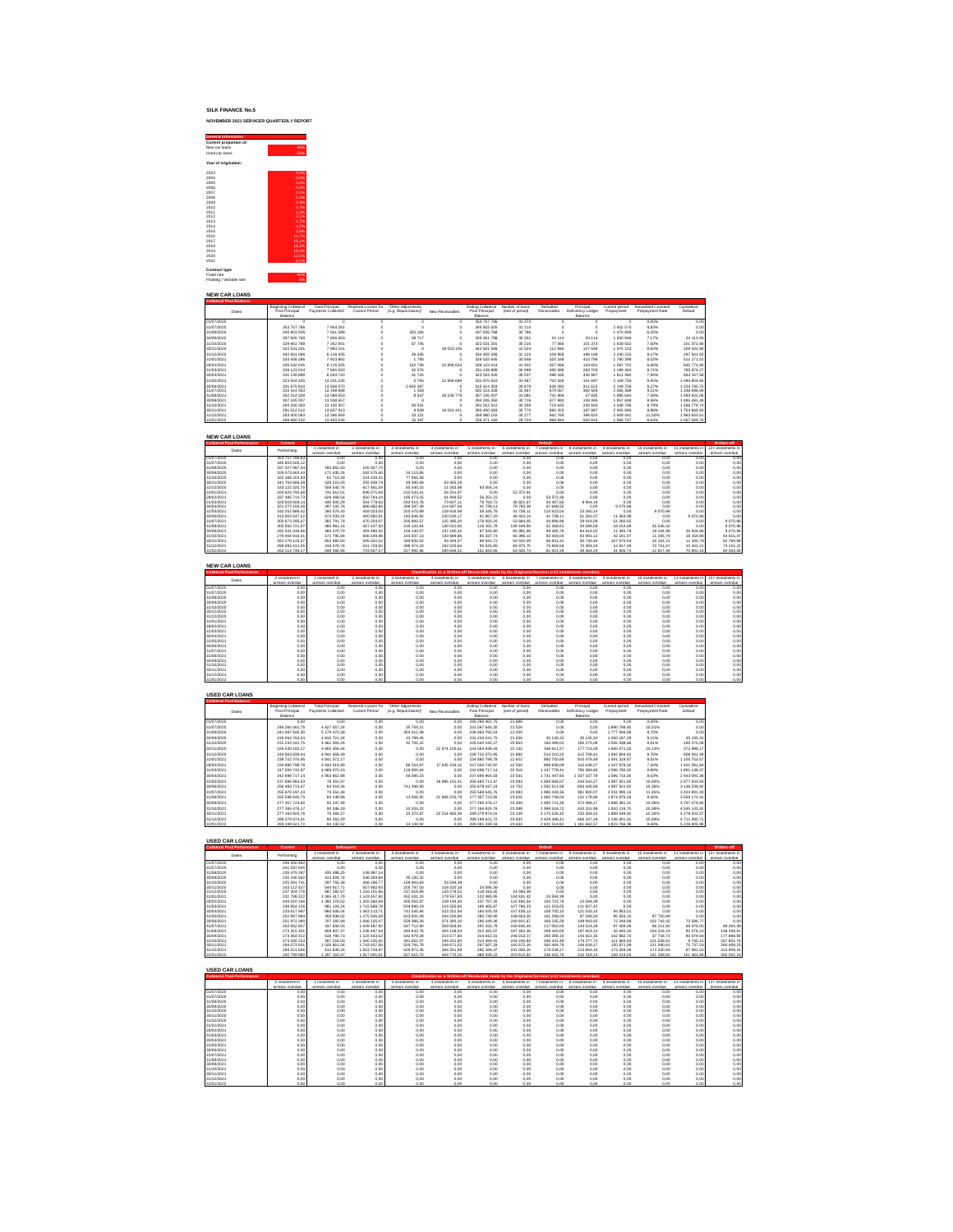#### **SERVICER MONTHLY REPORT**

TRANSACTION: Silk Finance No.5 SERVICER: Banco Santander Consumer Portugal, S.A. ISSUER: Tagus - Sociedade de Titularização de Créditos, S.A.

| <b>IDOUER</b> | TROUGH - OCCIVIDADE DE TRUMITATION DE CHRISTOS. |  |  |  |
|---------------|-------------------------------------------------|--|--|--|
|               |                                                 |  |  |  |
|               |                                                 |  |  |  |

| <b>Collateral Description</b>                                                                                                                                                   |                                                                           |                                                                           |                                                                           |                                                                                     |                                                                                     |                                                                                   |                                                                                     |                                                                                     |                                                                           |                                                                                     |                                                                                     |                                                                                     |                                                                                     |                                                                                   |                                                                                |                                                                           |                                                                                          |                                                                                     |                                                                                     |
|---------------------------------------------------------------------------------------------------------------------------------------------------------------------------------|---------------------------------------------------------------------------|---------------------------------------------------------------------------|---------------------------------------------------------------------------|-------------------------------------------------------------------------------------|-------------------------------------------------------------------------------------|-----------------------------------------------------------------------------------|-------------------------------------------------------------------------------------|-------------------------------------------------------------------------------------|---------------------------------------------------------------------------|-------------------------------------------------------------------------------------|-------------------------------------------------------------------------------------|-------------------------------------------------------------------------------------|-------------------------------------------------------------------------------------|-----------------------------------------------------------------------------------|--------------------------------------------------------------------------------|---------------------------------------------------------------------------|------------------------------------------------------------------------------------------|-------------------------------------------------------------------------------------|-------------------------------------------------------------------------------------|
|                                                                                                                                                                                 | 1st Month                                                                 | 2nd Month                                                                 | 3rd Month                                                                 | 4th Month                                                                           | 5th Month                                                                           | <b>Fah Month</b>                                                                  | 7th Month                                                                           | <b><i><u>Rth Month</u></i></b>                                                      | 9th Month                                                                 | 10th Month                                                                          | 11th Month                                                                          | 12th Month                                                                          | 13th Month                                                                          | 14th Month                                                                        | 15th Month                                                                     | 16th Month                                                                | 17th Month                                                                               | 18th Month                                                                          | 19th Month                                                                          |
| Payment Date<br>Collection Period Begin Date<br>Collection Period End Date                                                                                                      | 25/11/2020<br>01/07/2020<br>31/07/2020                                    | 25/11/2020<br>01/08/2020<br>31/08/2020                                    | 25/11/2020<br>01/09/2020<br>30/09/2020                                    | 25/11/2020<br>01/10/2020<br>31/10/2020                                              | 25/02/2021<br>01/11/2020<br>30/11/2020                                              | 25/02/2021<br>01/12/2020<br>31/12/2020                                            | 25/02/2021<br>01/01/2021<br>31/01/2021                                              | 25/05/2021<br>01/02/2021<br>28/02/2021                                              | 25/05/2021<br>01/03/2021<br>31/03/2021                                    | 25/05/2021<br>01/04/2021<br>30/04/2021                                              | 25/08/2021<br>01/05/2021<br>31/05/2021                                              | 25/08/2021<br>01/06/2021<br>30/06/202                                               | 25/08/2021<br>01/07/2021<br>31/07/2021                                              | 25/11/202<br>01/08/202<br>31/08/202                                               | 25/11/2021<br>01/09/202<br>30/09/2021                                          | 25/11/2021<br>01/10/2021<br>31/10/2021                                    | 25/02/2022<br>01/11/2021<br>30/11/2021                                                   | 25/02/2022<br>01/12/2021<br>31/12/2021                                              | 25/02/2022<br>01/01/2022<br>31/01/2022                                              |
| Day Count                                                                                                                                                                       | 24                                                                        | 24                                                                        | 30                                                                        | 24                                                                                  | 20                                                                                  | 31                                                                                | 31                                                                                  | 28                                                                                  | 31                                                                        | 30                                                                                  | 31                                                                                  | 30                                                                                  | 31                                                                                  | 31                                                                                | 30                                                                             | $\mathcal{R}^*$                                                           | 30 <sub>0</sub>                                                                          | 31                                                                                  | 31                                                                                  |
| Aggregate Principal Balance (Euro)                                                                                                                                              |                                                                           |                                                                           |                                                                           |                                                                                     |                                                                                     |                                                                                   |                                                                                     |                                                                                     |                                                                           |                                                                                     |                                                                                     |                                                                                     |                                                                                     |                                                                                   |                                                                                |                                                                           |                                                                                          |                                                                                     |                                                                                     |
| Begin<br>Principal Payments (includes recovered vehicles sold)<br>Realised Loss<br>Purchased (Revolving)<br>End                                                                 | 600 018 247.38 €<br>12 617 096.96 €<br>0.006<br>0.00E<br>587 401 150.42 € | 587 401 150 42 6<br>13 510 620.17 €<br>0.00E<br>0.00€<br>573 890 530.25 € | 573,890,530,25.6<br>12 704 500.27 €<br>0.00E<br>0.00E<br>561 186 029 98 € | 561 186 029 98 €<br>12 114 636.30 €<br>$0.00 \in$<br>$0.00 \in$<br>549 071 393.68 € | 549.071.393.68.6<br>12 833 699.21 €<br>0.00€<br>50 927 210.91 €<br>587 164 905.38 € | 587<br>164 905 38 F<br>12 984 248.01 €<br>0.00E<br>$0.00 \in$<br>574 180 657.37 € | 574 180 657 37 €<br>12 767 213.97 €<br>$0.00 \in$<br>$0.00 \in$<br>561 413 443.40 € | 561 413 443 40 6<br>13 287 539.21 €<br>0.006<br>38 503 852.54 €<br>586 629 756.73 € | 586 629 756 73 6<br>12 791 151.44 €<br>0.006<br>0.00E<br>573 838 605.29 € | 573 838 605 29 F<br>13 087 220.95 €<br>$0.00 \in$<br>$0.00 \in$<br>560 751 384.34 € | 560 751 384.34 €<br>13 315 651.54 €<br>0.00E<br>40 723 790.43 €<br>588 159 523,23 € | 588 159 523 23 6<br>17 066 973.03 €<br>$0.00 \in$<br>$0.00 \in$<br>571 092 550.20 € | 571 092 550.20 €<br>13 279 576.85 €<br>$0.00 \in$<br>$0.00 \in$<br>557 812 973.35 € | 557 812 973 35 €<br>13 175 255.64 €<br>0.006<br>39 965 012.83<br>584 602 730 54 € | 584 602 730.54 €<br>13 130 904.01 €<br>0.00E<br>$0.00 \in$<br>571 471 826.53 € | 571 471 826.53 €<br>13 294 388.82 €<br>0.006<br>0.006<br>558 177 437.71 € | 558 177 437.71 €<br>13 766 485.39 €<br>$0.00 \in$<br>38.269.104.28.6<br>582 680 056.60 € | 582 680 056.60 €<br>13 500 332 80 6<br>$0.00 \in$<br>$0.00 \in$<br>569 179 723.80 € | 569 179 723.80 6<br>13 617 224.23 6<br>$0.00 \in$<br>$0.00 \in$<br>555 562 499.57 6 |
| Written-off receivables (accumulated)<br>Aggregate Principal Balance net of Written-off receivables                                                                             | 0.00E<br>587 401 150.42 €                                                 | 0.00€<br>573 890 530.25 €                                                 | 0.00 E<br>561 186 029.98 €                                                | $0.00 \in$<br>549.071.393.68.6                                                      | 0.00E<br>587 164 905.38 €                                                           | $0.00 \in$<br>574 180 657 37 F                                                    | 0.00E<br>561 413 443 40 6                                                           | 0.00E<br>586 629 756.73 €                                                           | $0.00 \in$<br>573 838 605 29 6                                            | $0.00 \in$<br>560 751 384 34 6                                                      | 0.00E<br>588 159 523 23 6                                                           | $0.00 \in$<br>571 092 550.20 €                                                      | 77 335.35 €<br>557 735 638.00 6                                                     | 145 410.57 €<br>584 457 319 97 F                                                  | 186 969.76 €<br>571 284 856.77 €                                               | 312 417.21 €<br>557 865 020.50 €                                          | 323 179.12 €<br>582 356 877.48 €                                                         | 388 024 53 €<br>568 791 699.27 €                                                    | 429 395.31 €<br>555 133 104.26 6                                                    |
| Loans                                                                                                                                                                           |                                                                           |                                                                           |                                                                           |                                                                                     |                                                                                     |                                                                                   |                                                                                     |                                                                                     |                                                                           |                                                                                     |                                                                                     |                                                                                     |                                                                                     |                                                                                   |                                                                                |                                                                           |                                                                                          |                                                                                     |                                                                                     |
| Begin<br>Paid in Full + Realised Loss + Repurchased<br>Purchased<br>End                                                                                                         | 53 060<br>380<br>52 680                                                   | 52 680<br>644<br>52 036                                                   | 52 036<br>499<br>51 537                                                   | 51 537<br>469<br>51 068                                                             | 51 068<br>599<br>3 1 9 7<br>53 666                                                  | 53 666<br>663<br>53 003                                                           | 53 003<br>733<br>$\sim$<br>52 270                                                   | 52 270<br>644<br>2 3 2 6<br>53952                                                   | 53 952<br>637<br>53 315                                                   | 53 31 5<br>747<br>$\Omega$<br>52 568                                                | 52 568<br>698<br>2680<br>54 550                                                     | 54 550<br>919<br>53 631                                                             | 53 631<br>701<br>52 930                                                             | 52 930<br>687<br>2463<br>54 70 6                                                  | 54 70 6<br>618<br>$\Omega$<br>54 088                                           | 54 088<br>700<br>53 388                                                   | 53 388<br>732<br>2 3 5 3<br>55 009                                                       | 55 009<br>800<br>$\Omega$<br>54 209                                                 | 54 209<br>851<br>$\Omega$<br>53 358                                                 |
| <b>Distribution Data</b>                                                                                                                                                        |                                                                           |                                                                           |                                                                           |                                                                                     |                                                                                     |                                                                                   |                                                                                     |                                                                                     |                                                                           |                                                                                     |                                                                                     |                                                                                     |                                                                                     |                                                                                   |                                                                                |                                                                           |                                                                                          |                                                                                     |                                                                                     |
| <b>Total Principal Payments Received</b><br>Repurchases in the period<br>Purchases during revolving period                                                                      | 12 581 337.75 €<br>35 759 21 €<br>$0.00 \in$                              | 12831057.796<br>679 562.38 6<br>0.00€                                     | 12 621 983 87 €<br>82 516 40 6<br>$0.00 \in$                              | 12 014 185.71<br>100 450 59 6<br>$0.00 \in$                                         | 12 833 699.21 €<br>$0.00 \in$<br>50 927 210.91 €                                    | 12 957 903 33 6<br>26 344.68 6<br>$0.00 \in$                                      | 2 765 434.15 €<br>1779.826<br>0.00E                                                 | 13 048 544 75<br>238 994.46 €<br>38 503 852.54 €                                    | 12 629 619 90<br>161 531.54 €<br>$0.00 \in$                               | 12 997 405 83 6<br>89 815.12 €<br>0.00E                                             | 13 309 886.59 €<br>5764.95€<br>40 723 790.43 €                                      | 13 720 089.30<br>3 346 883 73 6<br>$0.00 \in$                                       | 13 278 219.22<br>1 357.63 €<br>$0.00 \in$                                           | 13 153 701 514<br>21 554.13 €<br>39 965 012.83 6                                  | 13 130 904.01<br>0.00E<br>$0.00 \in$                                           | 84.529.001.51<br>103 735.36 €<br>0.00E                                    | 13 734 176 88<br>32 308.51 6<br>38 269 104.28 €                                          | 13 477 211.53 6<br>23 121.27 €<br>$0.00 \in$                                        | 13 587 677.52 6<br>29 546.71 €<br>$0.00 \in$                                        |
| Current Period Charge-Off (Realised Loss)                                                                                                                                       | $0.00 \in$                                                                | 0.00€                                                                     | $0.00 \in$                                                                | $0.00 \in$                                                                          | 0.00E                                                                               | $0.00 \in$                                                                        | $0.00 \in$                                                                          | 0.00€                                                                               | $0.00 \in$                                                                | $0.00 \in$                                                                          | 0.00E                                                                               | $0.00 \in$                                                                          | $0.00 \in$                                                                          | 0.006                                                                             | 0.00E                                                                          | 0.006                                                                     | $0.00 \in$                                                                               | $0.00 \in$                                                                          | $0.00 \in$                                                                          |
| Total Interest Payments Accrued in Period<br>Total Interest Payments Received in Period                                                                                         | $0.00 \in$<br>2 966 980.58                                                | 0.00E<br>083 293.74                                                       | $0.00 \in$<br>3016 866.12                                                 | $0.00 \in$<br>3 072 610.04                                                          | $0.00 \in$<br>3 264 491.80                                                          | $0.00 \in$<br>196 909.54                                                          | $0.00 \in$<br>127 873.91                                                            | $0.00 \in$<br>3 293 623 27                                                          | $0.00 \in$<br>3 233 555 82                                                | $0.00 \in$<br>188 006.97                                                            | 0.00E<br>3 348 640.92                                                               | $0.00 \in$<br>323821833                                                             | $0.00 \in$<br>1 674 882.63                                                          | $0.00 \in$<br>262 906.39                                                          | $0.00 \in$<br>3 202 779 23                                                     | $0.00 \in$<br>3 065 345.56 4                                              | $0.00 \in$<br>4711801.766                                                                | $0.00 \in$<br>178 524.78                                                            | $0.00 \in$<br>3 087 723.89                                                          |
| Repossessions<br>Residual Value Outstanding                                                                                                                                     | $0.00 \in$<br>0.00E                                                       | $0.00 \in$<br>0.00€                                                       | 24 855.55<br>$0.00 \in$                                                   | 13 543 08 4<br>0.00E                                                                | 36 359.55 €<br>$0.00 \in$                                                           | 45 280.47 6<br>$0.00 \in$                                                         | 18 800.00 +<br>0.00E                                                                | 34 700.00 €<br>0.00€                                                                | 41 100.00 €<br>$0.00 \in$                                                 | 32 000 00 6<br>0.00E                                                                | 14 400.00<br>0.00E                                                                  | 18 30 6.00 6<br>$0.00 \in$                                                          | 1868.006<br>$0.00 \in$                                                              | 721.00 €<br>$0.00 \in$                                                            | 2486.006<br>$0.00 \in$                                                         | 8 375.00 €<br>$0.00 \in$                                                  | 7442.00€<br>$0.00 \in$                                                                   | 8 027.00 €<br>$0.00 \in$                                                            | 46 310.00 €<br>$0.00 \in$                                                           |
| Weighted Average Interest Rate on Receivables (%)<br>Weighted Average Original Term (months)<br>Weighted Average Remaining Term (months)<br>Weighted Average Seasoning (months) | 7.00%<br>101<br>75                                                        | 7.00%<br>101<br>74<br>26                                                  | 7.00%<br>101<br>73<br>27                                                  | 7.00%<br>101                                                                        | 7.00%<br>102<br>74<br>26                                                            | 6.59%<br>102<br>74<br>27                                                          | 7.00%<br>102<br>73<br>28                                                            | 7.00%<br>102<br>74<br>28                                                            | 7.00%<br>102<br>73<br>29                                                  | 7.00%<br>103<br>73<br>29                                                            | 7.00%<br>103<br>73<br>29                                                            | 7.00%<br>103<br>72<br>30                                                            | 7.00%<br>103<br>72<br>31                                                            | 7.00%<br>104<br>30                                                                | 7.00%<br>104<br>72<br>31                                                       | 7.00%<br>104<br>74<br>32                                                  | 7.00%<br>104<br>75<br>31                                                                 | 7.00%<br>105<br>72<br>32 <sub>o</sub>                                               | 7.00%<br>105<br>72<br>$\infty$                                                      |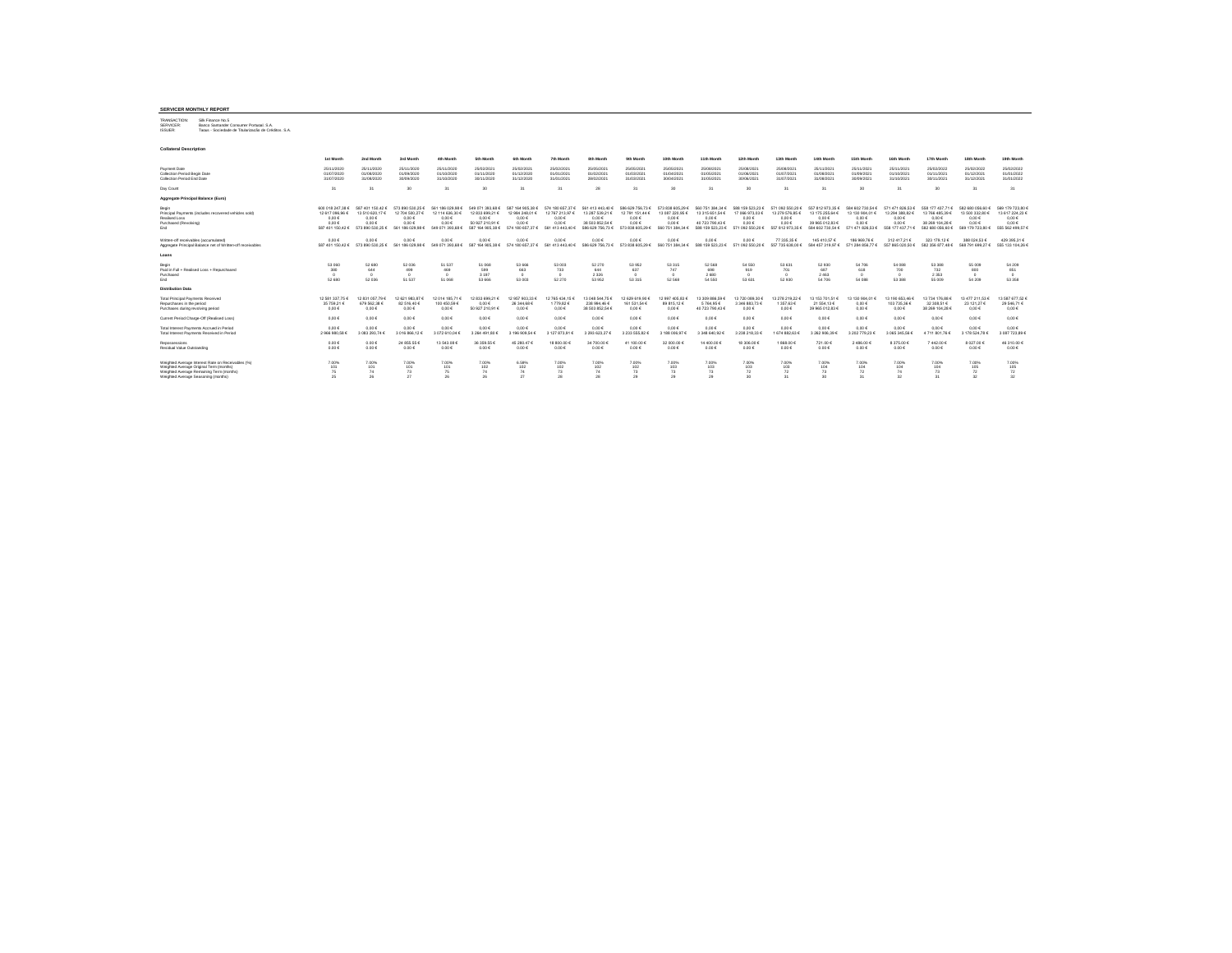# **NOVEMBER 2021 SERVICER QUARTERLY REPORT**

# **TRIGGER RATIOS**

|                                |                                                | <b>Cumulative Default</b>                      |       |                |                |
|--------------------------------|------------------------------------------------|------------------------------------------------|-------|----------------|----------------|
| <b>Period</b><br><b>Ending</b> | <b>Defaulted + Written-</b><br>off Receivables | <b>Total Outstanding</b><br><b>Receivables</b> | $\%$  | <b>Maximum</b> | <b>Trigger</b> |
| 01/07/2020                     | $0,00 \in$                                     | 600 018 247,38 €                               | 0,00% | 0,60%          | OK             |
| 31/07/2020                     | $0,00 \in$                                     | 587 401 150,42 €                               | 0,00% | 0,60%          | OK             |
| 31/08/2020                     | $0,00 \in$                                     | 573 890 530,25 €                               | 0,00% | 0.60%          | OK             |
| 30/09/2020                     | 59 249,27 €                                    | 561 186 029,98 €                               | 0.01% | 0.60%          | OK             |
| 31/10/2020                     | 296 647,94 €                                   | 549 071 393,68 €                               | 0.05% | 0.60%          | OK             |
| 30/11/2020                     | 582 030,07 €                                   | 587 164 905,38 €                               | 0.09% | 0,90%          | OK             |
| 31/12/2020                     | 905 583,31 €                                   | 574 180 657,37 €                               | 0.14% | 0.90%          | OK             |
| 31/01/2021                     | 1 617 924,58 €                                 | 561 413 443,40 €                               | 0,25% | 0.90%          | OK             |
| 28/02/2021                     | 2 067 163,44 €                                 | 586 629 756,73 €                               | 0.30% | 1.30%          | OK             |
| 31/03/2021                     | 2 687 012,74 €                                 | 573 838 605,29 €                               | 0.39% | 1,30%          | <b>OK</b>      |
| 30/04/2021                     | 3 386 248,94 €                                 | 560 751 384,34 €                               | 0,49% | 1,30%          | OK             |
| 31/05/2021                     | 3 972 488.28 €                                 | 588 159 523,23 €                               | 0,54% | 1.50%          | OK             |
| 30/06/2021                     | 4 391 317,67 €                                 | 571 092 550,20 €                               | 0.60% | 1.50%          | OK             |
| 31/07/2021                     | 4 838 413,47 €                                 | 557 812 973,35 €                               | 0.66% | 1,50%          | <b>OK</b>      |
| 31/08/2021                     | 5 095 503,04 €                                 | 584 602 730,54 €                               | 0.66% | 1,80%          | OK             |
| 30/09/2021                     | 5469930,85€                                    | 571 471 826,53 €                               | 0,71% | 1.80%          | <b>OK</b>      |
| 31/10/2021                     | 5 924 340,37 €                                 | 558 177 437,71 €                               | 0,77% | 1,80%          | OK             |
| 30/11/2021                     | 6 356 348,52 €                                 | 582 680 056,60 €                               | 0,79% | 2,50%          | OK             |
| 31/12/2021                     | 7 063 018,75 €                                 | 569 179 723,80 €                               | 0,87% | 2,50%          | OK             |
| 31/01/2022                     | 7 723 791,06 €                                 | 555 562 499,57 €<br>o                          | 0.96% | 2,50%          | OK             |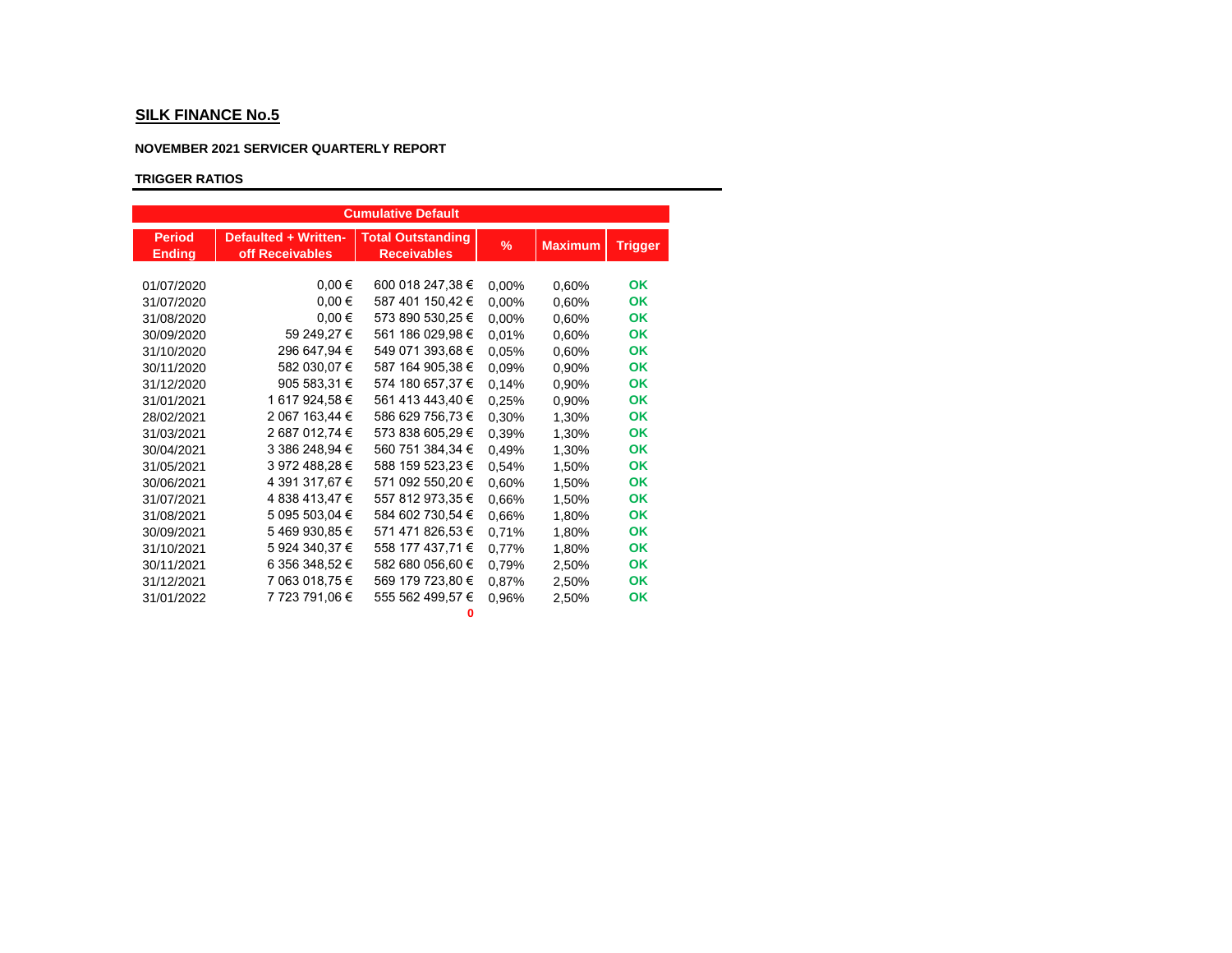**NOVEMBER 2021 SERVICER QUARTERLY REPORT**

|                                     |                                | A) Static Gross Credit Losses                      |                      |                      |                         |                                                         |                  |                  |                  |                   |                    |                   |                   |                   |                   |                   |                  |                      |                  |                   |                   |                   |                  |                  |                  |                    |
|-------------------------------------|--------------------------------|----------------------------------------------------|----------------------|----------------------|-------------------------|---------------------------------------------------------|------------------|------------------|------------------|-------------------|--------------------|-------------------|-------------------|-------------------|-------------------|-------------------|------------------|----------------------|------------------|-------------------|-------------------|-------------------|------------------|------------------|------------------|--------------------|
|                                     |                                |                                                    |                      |                      |                         |                                                         |                  |                  |                  |                   |                    |                   |                   |                   |                   |                   |                  |                      |                  |                   |                   |                   |                  |                  |                  |                    |
| <b>Amount of Default</b><br>Date of | Amount                         | Number of                                          |                      |                      |                         | Default Date (from date of origination)                 |                  |                  |                  |                   |                    |                   |                   |                   |                   |                   |                  |                      |                  |                   |                   |                   |                  |                  |                  | Cumulative         |
| Origination                         | Originated                     | <b>Defaulted Loans</b>                             |                      |                      |                         |                                                         | $\Delta$         |                  |                  |                   |                    |                   |                   | 11                | 12                | 13                | 14               | 15                   | 16               | 17                | 18                | 19                | 20               | 21               | 22               | Default            |
| $2015 - Q4$                         | 22 772,41                      | $\overline{2}$                                     |                      |                      |                         |                                                         |                  |                  |                  |                   |                    |                   |                   |                   |                   |                   |                  |                      |                  |                   |                   |                   |                  | 2964             | 2769             | 5733               |
| $2016 - Q1$                         | 106 693 43                     | 6                                                  |                      |                      |                         |                                                         |                  |                  |                  |                   |                    |                   |                   |                   |                   |                   |                  |                      |                  |                   | 7.549             |                   | 14.012           | 27.516           |                  | 49 077             |
| $2016 - Q2$<br>$2016 - 03$          | 171 740,97<br>201 949 92       | 9<br>13                                            |                      |                      |                         |                                                         |                  |                  |                  |                   |                    |                   |                   |                   |                   |                   |                  |                      | 7621             | 20 10 7           | 15457<br>18.337   | 15799<br>26 5 8 8 | 39 80 3<br>8.935 | 10 389<br>19,504 | 3 6 0 2<br>7.057 | 85 050<br>108 161  |
| $2016 - Q4$                         | 388 926,37                     | 22                                                 |                      |                      |                         |                                                         |                  |                  |                  |                   |                    |                   |                   |                   |                   |                   |                  |                      | 57056            | 104 305           | 43 931            |                   | 3782             | 20 069           |                  | 229 143            |
| $2017 - Q1$                         | 263 390.18                     | 14                                                 |                      |                      |                         |                                                         |                  |                  |                  |                   |                    |                   |                   |                   |                   |                   |                  | 32.820               | 51 073           | 51 147            | 6877              | 9895              | 867              |                  |                  | 152 683            |
| $2017 - 02$                         | 204 481 69                     | 11                                                 |                      |                      |                         |                                                         |                  |                  |                  |                   |                    |                   |                   |                   |                   |                   | 33,509           | 17.153               | 62.187           |                   | 18314             | 6.821             |                  |                  |                  | 137984             |
| $2017 - Q3$                         | 163 397,18                     | 10                                                 |                      |                      |                         |                                                         |                  |                  |                  |                   |                    |                   |                   |                   |                   | 14 10 8           | 6 3 3 9          | 40 244               | 8092             | 39 64             |                   |                   |                  |                  |                  | 108 431            |
| $2017 - 04$                         | 214 781 12                     | 12                                                 |                      |                      |                         |                                                         |                  |                  |                  |                   |                    |                   |                   |                   | 24 478            | 53.155            | 14 131           | 7.418                | 41817            |                   |                   |                   |                  |                  |                  | 140 999            |
| $2018 - Q1$                         | 258 128.83                     | 15                                                 |                      |                      |                         |                                                         |                  |                  |                  |                   |                    |                   |                   | 8.874             |                   | 51,460            | 39 169           | 48 340               | 23 3 8 8         |                   |                   |                   |                  |                  |                  | 171 231            |
| $2018 - Q2$                         | 363 570.63                     | 24                                                 |                      |                      |                         |                                                         |                  |                  |                  |                   |                    |                   | 9 5 5 8           | 69 147            | 58 451            | 58 113            | 40 104           | 31 559               |                  |                   |                   |                   |                  |                  |                  | 266 931            |
| $2018 - 03$                         | 429 813 15                     | 25                                                 |                      |                      |                         |                                                         |                  |                  |                  |                   |                    | 71,899            | 150.312           | 35,702            | 34.735            | 20,839            | 9.864            |                      |                  |                   |                   |                   |                  |                  |                  | 323.351            |
| $2018 - Q4$<br>$2019 - 01$          | 233 145.47<br>472 281 72       | $12$<br>27                                         |                      |                      |                         |                                                         |                  |                  |                  |                   | 26 682             | 66 560            | 25 2 28           | 14 3 3 2          | 23 15 2           | 23 2 8 3          |                  |                      |                  |                   |                   |                   |                  |                  |                  | 179 237            |
| $2019 - Q2$                         | 688 744.31                     | 35                                                 |                      |                      |                         |                                                         |                  |                  | 16.565<br>71.230 | 92.937<br>132 891 | 110.761<br>93 4 93 | 42.169<br>134784  | 11.963<br>114 658 | 51.343<br>45 015  | <b>SE 976</b>     |                   |                  |                      |                  |                   |                   |                   |                  |                  |                  | 382714             |
| $2019 - Q3$                         | 705 942.90                     | 47                                                 |                      |                      |                         |                                                         |                  | 40 877           | 95 909           | 159 514           | 55 538             | 172429            | 84 211            |                   |                   |                   |                  |                      |                  |                   |                   |                   |                  |                  |                  | 592 070<br>608 478 |
| $2019 - Q4$                         | 759 327.38                     | 44                                                 |                      |                      |                         | 10 541                                                  | 92 151           | 188 587          | 164 605          | 81 545            | 143 981            |                   |                   |                   |                   |                   |                  |                      |                  |                   |                   |                   |                  |                  |                  | 681 410            |
| $2020 - Q1$                         | 674 575.52                     | 39                                                 |                      |                      | 16.973                  | 107.664                                                 | 127,505          | 216,404          | 20,691           | 95.345            | 37 765             |                   |                   |                   |                   |                   |                  |                      |                  |                   |                   |                   |                  |                  |                  | 622 348            |
| $2020 - Q2$                         | 037 053,63                     | 56                                                 |                      |                      | 126 927                 | 364 448                                                 | 165,948          | 209 582          | 57.754           | 60 535            |                    |                   |                   |                   |                   |                   |                  |                      |                  |                   |                   |                   |                  |                  |                  | 985 193            |
| $2020 - Q3$                         | 844 440 55                     | 48                                                 |                      |                      | 192 172                 | 263 155                                                 | 100 464          | 163 542          | 78 324           |                   |                    |                   |                   |                   |                   |                   |                  |                      |                  |                   |                   |                   |                  |                  |                  | 797 657            |
| $2020 - Q4$                         | 269 659,35                     | 15                                                 |                      |                      | 119 861                 | 56818                                                   | 64 29 7          | 18521            |                  |                   |                    |                   |                   |                   |                   |                   |                  |                      |                  |                   |                   |                   |                  |                  |                  | 259 497            |
| $2021 - Q1$                         | 202 661.72                     | 11                                                 |                      |                      | 32 198                  | 118824                                                  | 44 644           |                  |                  |                   |                    |                   |                   |                   |                   |                   |                  |                      |                  |                   |                   |                   |                  |                  |                  | 195 666            |
| $2021 - Q2$                         | 163 926 87                     | 9                                                  |                      |                      | 131 172                 | 28 6 68                                                 |                  |                  |                  |                   |                    |                   |                   |                   |                   |                   |                  |                      |                  |                   |                   |                   |                  |                  |                  | 159 839            |
| $2021 - Q3$<br><b>TOTAL</b>         | 51 841 11<br>8 8 9 3 2 4 6 4 0 | 510                                                |                      | 9.687<br>9.687       | 41824<br><b>661 128</b> |                                                         |                  |                  |                  |                   |                    | 487 842           |                   |                   |                   |                   | 143 116          |                      |                  |                   |                   | 59.107            | 67400            |                  |                  | 51 511             |
|                                     |                                |                                                    |                      |                      |                         | 950 116                                                 | 595 011          | 837 513          | 505 078          | 622 766           | 468 219            |                   | 395 929           | 224 413           | 197792            | 220 957           |                  | 177 534              | 251 235          | 215 208           | 110 466           |                   |                  | 80 441           | 13 4 38          | 7 284 709          |
| Default in % of originated amount   |                                |                                                    |                      |                      |                         |                                                         |                  |                  |                  |                   |                    |                   |                   |                   |                   |                   |                  |                      |                  |                   |                   |                   |                  |                  |                  |                    |
| Date of                             | Amount                         | Number of                                          |                      |                      |                         | Default Date (from date of origination)                 |                  |                  |                  |                   |                    |                   |                   |                   |                   |                   |                  |                      |                  |                   |                   |                   |                  |                  |                  |                    |
| Origination                         | Originated                     | Defaulted Loans<br>$\overline{ }$                  | $\sqrt{2}$           |                      | $\overline{2}$          | $\mathbf{a}$                                            | $\overline{a}$   | $\mathbf{g}$     |                  | $\mathbf{z}$      |                    | $\mathbf{q}$      | 10 <sub>10</sub>  | 11                | 12 <sup>12</sup>  | 13                | 14               | 15                   | 16               | 17 <sup>2</sup>   | 18                | 19                | 20               | 21               | $\bf{22}$        |                    |
| $2015 - Q4$<br>$2016 - Q1$          | 22 772.41<br>106 693.42        | 6                                                  | 0.00%                | 0,00% 0,00%<br>0.00% | 0,00%<br>0.00%          | 0,00%<br>0.00%                                          | 0,00%<br>0.00%   | 0,00%<br>0.00%   | 0,00%<br>0.00%   | $0,00\%$<br>0,00% | 0,00%<br>0.00%     | $0,00\%$<br>0.00% | 0,00%<br>0.00%    | $0,00\%$<br>0.00% | 0,00%<br>$0.00\%$ | $0,00\%$<br>0.00% | 0,00%<br>0.00%   | $0,00\%$<br>$0.00\%$ | 0,00%<br>0.00%   | $0,00\%$<br>0.00% | $0,00\%$<br>7.08% | 0,00%<br>0.00%    | 0,00%<br>13.13%  | 13,02%<br>25.79% | 12,16%<br>0.00%  |                    |
| $2016 - Q2$                         | 171 740.97                     | $\mathbf{a}$                                       |                      | 0,00% 0,00%          | 0,00%                   | 0,00%                                                   | 0,00%            | 0,00%            | 0,00%            | 0,00%             | $0,00\%$           | 0,00%             | 0,00%             | 0,00%             | $0,00\%$          | 0,00%             | 0,00%            | 0,00%                | 0,00%            | 0,00%             | $9,00\%$          | 9,20%             | 23,18%           | 6,05%            | 2,10%            |                    |
| $2016 - Q3$                         | 201 949.92                     | 13                                                 | 0.00%                | 0.00%                | 0.00%                   | 0.00%                                                   | 0.00%            | 0.00%            | 0.00%            | 0.00%             | 0.00%              | 0.00%             | 0.00%             | 0.00%             | 0.00%             | 0.00%             | 0.00%            | 0.00%                | 3.77%            | 9.96%             | 9.08%             | 13.17%            | 4.42%            | 9.66%            | 3.50%            |                    |
| $2016 - Q4$                         | 388 926.37                     | 22                                                 | 0.00%                | 0.00%                | 0.00%                   | 0.00%                                                   | 0.00%            | 0.00%            | 0.00%            | 0.00%             | 0.00%              | 0.00%             | 0.00%             | 0.00%             | 0.00%             | 0.00%             | 0.00%            | 0.00%                | 14.67%           | 26.82%            | 11.30%            | 0.00%             | 0.97%            | 5.16%            | 0.00%            |                    |
| $2017 - Q1$                         | 263,390.18                     | 14                                                 | 0,00%                | 0,00%                | 0.00%                   | 0,00%                                                   | 0.00%            | 0.00%            | 0,00%            | 0,00%             | 0,00%              | 0,00%             | 0,00%             | 0,00%             | 0,00%             | 0,00%             | 0,00%            | 12,46%               | 19,39%           | 19,42%            | 2.61%             | 3,76%             | 0,33%            | 0.00%            | 0,00%            |                    |
| $2017 - Q2$                         | 204 481.69                     | 11                                                 |                      | 0.00% 0.00%          | 0.00%                   | 0.00%                                                   | 0.00%            | 0.00%            | 0.00%            | 0.00%             | 0.00%              | 0.00%             | 0.00%             | 0.00%             | 0.00%             | $0.00\%$          | 16.39%           | 8.39%                | 30.41%           | 0.00%             | 8.96%             | 3.34%             | 0.00%            | 0.00%            | 0.00%            |                    |
| $2017 - Q3$                         | 163.397.18                     | 10                                                 | 0.00%                | 0.00%                | 0.00%                   | 0.00%                                                   | 0.00%            | 0,00%            | 0.00%            | 0.00%             | 0.00%              | 0.00%             | 0.00%             | 0.00%             | $0.00\%$          | <b>REAR</b>       | 3.88%            | 24.63%               | 4.95%            | 24.27%            | $0.00\%$          | 0.00%             | 0.00%            | 0.00%            | 0.00%            |                    |
| $2017 - Q4$                         | 214 781.12                     | 12                                                 | 0.00%                | 0.00%                | 0.00%                   | 0.00%                                                   | 0.00%            | 0.00%            | 0.00%            | 0.00%             | 0.00%              | 0.00%             | 0.00%             | 0.00%             | 11,40%            | 24.75%            | 6.58%            | 3.45%                | 19.47%           | 0.00%             | 0.00%             | 0.00%             | 0.00%            | 0.00%            | 0.00%            |                    |
| $2018 - Q1$                         | 258 128.83                     | 15                                                 | 0.00%                | 0.00%                | 0.00%                   | 0.00%                                                   | 0.00%            | 0.00%            | 0.00%            | 0.00%             | 0.00%              | 0.00%             | 0.00%             | 3,44%             | 0.00%             | 19.94%            | 15.17%           | 18.73%               | 9.06%            | 0.00%             | $0.00\%$          | 0.00%             | 0.00%            | 0.00%            | 0.00%            |                    |
| $2018 - Q2$                         | 363 570 63                     | 24                                                 |                      | 0.00% 0.00%          | 0.00%                   | 0.00%                                                   | 0.00%            | 0.00%            | 0.00%            | 0.00%             | 0.00%              | 0.00%             | 2.63%             | 19.02%            | 16.08%            | 15,98%            | 11.03%           | 8.68%                | 0.00%            | 0.00%             | $0.00\%$          | 0,00%             | 0.00%            | 0,00%            | 0.00%            |                    |
| $2018 - Q3$<br>$2018 - 04$          | 429 813.15<br>233 145 47       | 25<br>12                                           | 0.00%                | 0.00%<br>0.00%       | 0.00%<br>0.00%          | 0.00%<br>0.00%                                          | 0.00%<br>0.00%   | 0.00%<br>0.00%   | 0.00%<br>0.00%   | 0.00%             | 0.00%<br>11,44%    | 16.73%<br>28.55%  | 34.97%<br>10.82%  | 8.31%<br>6.15%    | 8.08%<br>9.93%    | 4.85%<br>9,99%    | 2.30%            | 0.00%<br>0.00%       | 0.00%            | 0.00%             | 0.00%<br>0.00%    | 0.00%             | 0.00%<br>0.00%   | 0.00%<br>0.00%   | 0.00%<br>0.00%   |                    |
| $2019 - Q1$                         | 472 281,72                     | 27                                                 | 0,00%<br>0.00% 0.00% |                      | 0.00%                   | 0.00%                                                   | 0.00%            | 0.00%            | 3.51%            | 0,00%<br>19,68%   | 23,45%             | 8.93%             | 2.53%             | 10.87%            | 12.06%            | 0.00%             | 0,00%<br>0.00%   | 0.00%                | 0,00%<br>0.00%   | 0,00%<br>0.00%    | 0.00%             | 0,00%<br>0.00%    | 0.00%            | 0.00%            | 0.00%            |                    |
| $2019 - Q2$                         | 688 744,31                     | 35                                                 | 0.00%                | 0.00%                | 0.00%                   | 0.00%                                                   | 0.00%            | 0.00%            | 10.34%           | 19.29%            | 13.57%             | 19.57%            | 16.65%            | 6.54%             | 0.00%             | 0.00%             | 0.00%            | 0.00%                | 0.00%            | 0.00%             | 0.00%             | 0.00%             | 0.00%            | 0.00%            | 0.00%            |                    |
| $2019 - 03$                         | 705 942 90                     | 47                                                 | 0.00% 0.00%          |                      | 0.00%                   | 0.00%                                                   | 0.00%            | 5.79%            | 13.59%           | 22.60%            | 7.87%              | 24,43%            | 11.93%            | 0.00%             | 0.00%             | $0.00\%$          | $0.00\%$         | 0.00%                | 0.00%            | 0.00%             | $0.00\%$          | 0.00%             | 0.00%            | 0.00%            | 0.00%            |                    |
| $2019 - Q4$                         | 759 327,38                     | 44                                                 |                      | 0.00% 0.00%          | 0.00%                   | 1,39%                                                   | 12.14%           | 24.84%           | 21.68%           | 10.74%            | 18,96%             | 0.00%             | 0.00%             | 0.00%             | 0.00%             | 0.00%             | 0.00%            | 0.00%                | 0.00%            | 0.00%             | $0.00\%$          | 0.00%             | 0.00%            | 0.00%            | 0.00%            |                    |
| $2020 - 01$                         | 674 575 52                     | 39                                                 | 0.00%                | $0.00\%$             | 2.52%                   | 15,96%                                                  | 18.90%           | 32.08%           | 3.07%            | 14 13%            | 5.60%              | n onts            | 0.00%             | 0.00%             | 0.00%             | 0.00%             | 0.00%            | o on%                | 0.00%            | 0.00%             | $0.00\%$          | $0.00\%$          | 0.00%            | $0.00\%$         | 0.00%            |                    |
| $2020 - Q2$                         | 037 053,63                     | 56                                                 | 0,00%                | 0,00%                | 12,24%                  | 35,14%                                                  | 16,00%           | 20,21%           | 5,57%            | 5,84%             | 0,00%              | 0,00%             | 0,00%             | 0,00%             | 0,00%             | 0,00%             | 0,00%            | 0,00%                | 0,00%            | 0,00%             | 0,00%             | 0,00%             | 0,00%            | 0,00%            | 0,00%            |                    |
| $2020 - Q3$                         | 844 440.55                     | 48                                                 | 0.00%                | 0.00%                | 22.76%                  | 31.16%                                                  | 11.90%           | 19.37%           | 9.28%            | 0.00%             | 0.00%              | 0.00%             | 0.00%             | 0.00%             | $0.00\%$          | 0.00%             | 0.00%            | 0.00%                | 0.00%            | 0.00%             | 0.00%             | 0.00%             | $0.00\%$         | 0.00%            | 0.00%            |                    |
| $2020 - 04$<br>$2021 - Q1$          | 269 659 35<br>202 661.72       | 15                                                 |                      | $0.00\%$ 0.00%       | 44,45%                  | 21.07%                                                  | 23,84%           | 6.87%            | 0.00%            | 0.00%             | 0.00%              | 0.00%             | 0.00%             | 0.00%             | 0.00%             | 0.0025            | 0.00%            | 0.00%                | 0.00%            | 0.00%             | $0.00\%$          | 0.0025            | 0.00%            | 0.00%            | 0.00%            |                    |
| $2021 - Q2$                         | 163 926 87                     | 11<br>9                                            | 0,00%<br>0.00%       | 0,00%<br>0.0025      | 15,89%<br>80.02%        | 58,63%<br>17,49%                                        | 22,03%<br>0.00%  | 0,00%<br>0.00%   | 0,00%<br>0,00%   | 0,00%<br>0.00%    | 0,00%<br>0.00%     | 0,00%<br>0.00%    | 0,00%<br>0.00%    | 0,00%<br>0.00%    | 0,00%<br>0.00%    | 0,00%<br>0.00%    | 0,00%<br>0.00%   | 0,00%<br>0,00%       | 0,00%<br>0,00%   | 0,00%<br>0.00%    | $0,00\%$<br>0.00% | 0,00%<br>0.00%    | 0,00%<br>0,00%   | 0,00%<br>0.00%   | 0,00%<br>0.00%   |                    |
| $2021 - Q3$                         | 51 841 11                      |                                                    |                      | 0.00% 18.69%         | 80,68%                  | 0.00%                                                   | 0.00%            | 0.00%            | 0.00%            | 0.00%             | 0.00%              | 0.00%             | 0.00%             | 0.00%             | 0.00%             | 0.00%             | $0.00\%$         | 0.00%                | 0.00%            | $0.00\%$          | $0.00\%$          | 0.00%             | 0.00%            | 0.00%            | 0.00%            |                    |
| <b>TOTAL</b>                        | 8 893 246.40                   | 510                                                |                      | 0,00% 0,11%          | 7.43%                   | 10.68%                                                  | 6,69%            | 9,42%            | 5.68%            | 7,00%             | 5.26%              | 5,49%             | 4.45%             | 2,52%             | 2.22%             | 2.48%             | 1,61%            | 2.00%                | 2.83%            | 2,42%             | 1,24%             | 0.66%             | 0,76%            | 0,90%            | 0,15%            |                    |
|                                     |                                |                                                    |                      |                      |                         |                                                         |                  |                  |                  |                   |                    |                   |                   |                   |                   |                   |                  |                      |                  |                   |                   |                   |                  |                  |                  |                    |
|                                     |                                | Cumulative Gross Default in % of originated amount |                      |                      |                         |                                                         |                  |                  |                  |                   |                    |                   |                   |                   |                   |                   |                  |                      |                  |                   |                   |                   |                  |                  |                  |                    |
| Date of<br>Origination              | Amount<br>Originated           | Number of<br><b>Defaulted Loans</b>                | $\Omega$             |                      | $\overline{2}$          | Default Date (from date of origination)<br>$\mathbf{a}$ | $\overline{a}$   | $\sim$           |                  |                   |                    |                   | 10                | 11                | 12                | 13                | 14               | 15                   | 16               | 17                | 18                | 19                | 20               | 21               | 22               |                    |
| $2015 - Q4$                         | 22 772.4                       | 2                                                  |                      | 0,00% 0,00%          | 0.00%                   | 0.00%                                                   | 0.00%            | 0,00%            | 0,00%            | 0,00%             | $0,00\%$           | 0,00%             | 0,00%             | 0,00%             | 0.00%             | $0.00\%$          | 0,00%            | 0,00%                | 0.00%            | 0,00%             | $0.00\%$          | 0,00%             | 0.00%            | 13,02%           | 25,18%           |                    |
| $2016 - Q1$                         | 106 693,42                     | 6                                                  | 0,00% 0,00%          |                      | 0.00%                   | 0.00%                                                   | 0.00%            | 0.00%            | 0.00%            | 0.00%             | 0.00%              | 0.00%             | 0.00%             | 0.00%             | 0.00%             | 0.00%             | 0.00%            | 0.00%                | 0.00%            | 0.00%             | 7.08%             | 7.08%             | 20.21%           | 46,00%           | 46,00%           |                    |
| $2016 - Q2$                         | 171 740,97                     | $\mathbf{q}$                                       | 0.00%                | 0.00%                | 0.00%                   | 0.00%                                                   | 0.00%            | 0.00%            | 0.00%            | 0.00%             | 0.00%              | 0.00%             | 0.00%             | 0.00%             | 0.00%             | 0.00%             | 0.00%            | 0.00%                | 0.00%            | 0.00%             | 9.00%             | 18.20%            | 41.38%           | 47.42%           | 49.52%           |                    |
| $2016 - 03$                         | 201 949 92                     | 13                                                 | 0.00%                | 0.00%                | $0.00\%$                | $0.00\%$                                                | 0.00%            | 0.00%            | 0.00%            | $0.00\%$          | $0.00\%$           | n nos             | 0.00%             | 0.00%             | 0.00%             | $0.00\%$          | 0.00%            | 0.00%                | 3.77%            | 13.73%            | 22 81%            | 35,98%            | 40,40%           | 50.06%           | 53,56%           |                    |
| $2016 - Q4$                         | 388 926,37                     | 22                                                 |                      | 0,00% 0,00%          | 0.00%                   | 0.00%                                                   | 0.00%            | 0.00%            | 0.00%            | 0.00%             | 0.00%              | 0.00%             | 0.00%             | 0.00%             | $0.00\%$          | 0.00%             | $0.00\%$         | 0.00%                | 14.67%           | 41.49%            | 52.78%            | 52,78%            | 53.76%           | 58.92%           | 58,92%           |                    |
| $2017 - Q1$                         | 263 390,18                     | 14                                                 | 0.00%                | 0.00%                | 0.00%                   | 0.00%                                                   | 0.00%            | 0.00%            | 0.00%            | 0.00%             | 0.00%              | 0.00%             | 0.00%             | 0.00%             | 0.00%             | 0.00%             | 0.00%            | 12,46%               | 31.85%           | 51.27%            | 53.88%            | 57.64%            | 57.97%           | 57.97%           | 57.97%           |                    |
| $2017 - Q2$                         | 204 481.69                     | 11                                                 | 0,00%                | 0,00%                | 0,00%                   | 0,00%                                                   | 0,00%            | 0,00%            | 0,00%            | 0,00%             | 0,00%              | 0,00%             | 0,00%             | 0,00%             | 0,00%             | 0,00%             | 16,39%           | 24,78%               | 55.19%           | 55,19%            | 64,14%            | 67,48%            | 67,48%           | 67,48%           | 67.48%           |                    |
| $2017 - Q3$                         | 163 397,18                     | 10                                                 | 0.00%                | 0.00%                | 0.00%                   | 0.00%                                                   | 0.00%            | 0.00%            | 0.00%            | 0.00%             | 0.00%              | 0.00%             | 0.00%             | 0.00%             | 0.00%             | 8.63%             | 12.51%           | 37.14%               | 42.10%           | 66,36%            | 66,36%            | 66,36%            | 66,36%           | 66,36%           | 66.36%           |                    |
| $2017 - 04$<br>$2018 - Q1$          | 214 781 12<br>258 128.83       | 12<br>15                                           | 0.00%                | 0.0025               | $0.00\%$                | $0.00\%$                                                | 0.00%            | 0.00%            | 0.00%            | $0.00\%$          | $0.00\%$           | n nos             | 0.00%             | 0.00%             | 11,40%<br>3.44%   | 36.14%            | 42.72%<br>38.55% | 46.18%               | 65.65%           | <b>AS ASS</b>     | <b>BS BS%</b>     | <b>AS ASS</b>     | <b>BS BRM.</b>   | <b>BS BS%</b>    | 65.65%           |                    |
| $2018 - Q2$                         | 363 570,63                     | 24                                                 | 0,00%                | 0,00%<br>0,00% 0,00% | 0.00%<br>0,00%          | 0.00%<br>0,00%                                          | 0.00%<br>0.00%   | 0.00%<br>0,00%   | 0,00%<br>0,00%   | 0.00%<br>0,00%    | 0.00%              | 0,00%<br>0,00%    | 0.00%<br>2.63%    | 3,44%<br>21.65%   | 37,72%            | 23.37%<br>53.71%  | 64,74%           | 57,27%<br>73,42%     | 66.34%<br>73,42% | 66.34%<br>73.42%  | 66.34%<br>73,42%  | 66.34%<br>73.42%  | 66,34%<br>73,42% | 66,34%<br>73,42% | 66.34%<br>73.42% |                    |
| $2018 - Q3$                         | 429 813 15                     | 25                                                 |                      | 0,00% 0,00%          | 0,00%                   | 0,00%                                                   | 0,00%            | 0.00%            | 0,00%            | 0,00%             | $0,00\%$<br>0,00%  | 16,73%            | 51.70%            | 60.01%            | 68.09%            | 72.94%            | 75,23%           | 75,23%               | 75,23%           | 75,23%            | 75,23%            | 75,23%            | 75,23%           | 75,23%           | 75.23%           |                    |
| $2018 - Q4$                         | 233 145.47                     | 12                                                 | 0,00%                | 0.00%                | 0.00%                   | 0.00%                                                   | 0.00%            | 0.00%            | 0.00%            | 0.00%             | 11.44%             | 39.99%            | 50.81%            | 56.96%            | 66.89%            | 76,88%            | 76,88%           | 76,88%               | 76,88%           | 76,88%            | 76,88%            | 76,88%            | 76,88%           | 76,889           | 76.88%           |                    |
| $2019 - Q1$                         | 472 281.72                     | 27                                                 |                      | 0.00% 0.00%          | 0.00%                   | 0.00%                                                   | 0.00%            | 0.00%            | 3.51%            | 23.19%            | 46,64%             | 55.57%            | 58.10%            | 68.97%            | 81.04%            | 81.04%            | 81.04%           | 81.04%               | 81.04%           | 81.04%            | 81.04%            | 81.04%            | 81.04%           | 81.04%           | 81.04%           |                    |
| $2019 - Q2$                         | 688 744 31                     | 35                                                 |                      | 0.00% 0.00%          | 0.00%                   | 0.00%                                                   | 0.00%            | 0,00%            | 10.34%           | 29.64%            | 43.21%             | 62,78%            | 79.43%            | <b>B5 BR%</b>     | 85,96%            | 85,96%            | 85.96%           | 85,96%               | 85,96%           | 85.96%            | 85.96%            | 85,96%            | 85,96%           | 85,96%           | 85,96%           |                    |
| $2019 - Q3$                         | 705 942.90                     | 47                                                 | 0.00%                | 0.00%                | 0.00%                   | 0.00%                                                   | 0.00%            | 5.79%            | 19.38%           | 41.97%            | 49.84%             | 74.26%            | 86.19%            | 86.19%            | 86.19%            | 86.19%            | 86.19%           | 86.19%               | 86.19%           | 86.19%            | 86.19%            | 86.19%            | 86.19%           | 86.19%           | 86.19%           |                    |
| $2019 - 04$                         | 759 327 38                     | 44                                                 | 0,00%                | 0.00%                | 0.00%                   | 1.39%                                                   | 13.52%           | 38.36%           | 60.04%           | <b>70 78%</b>     | 89.74%             | 89,74%            | 89,74%            | 89.74%            | 89.74%            | 89.74%            | 89.74%           | 89.74%               | 89,74%           | 89.74%            | 89.74%            | 89.74%            | 89.74%           | 89.74%           | 89.74%           |                    |
| $2020 - Q1$                         | 674 575.52                     | 39                                                 | 0.00%                | 0.00%                | 2.52%                   | 18,48%                                                  | 37.38%           | 69.46%           | 72.53%           | 86,66%            | 92.26%             | 92.26%            | 92.26%            | 92.26%            | 92.26%            | 92.26%            | 92.26%           | 92.26%               | 92.26%           | 92.26%            | 92.26%            | 92.26%            | 92.26%           | 92.26%           | 92.26%           |                    |
| $2020 - Q2$                         | 037 053,63                     | 56                                                 | 0.00%                | 0.00%                | 12.24%                  | 47.38%                                                  | 63.38%           | 83.59%           | 89.16%           | 95,00%            | 95,00%             | 95,00%            | 95.00%            | 95.00%            | 95.00%            | 95.00%            | 95.00%           | 95.00%               | 95.00%           | 95.00%            | 95.00%            | 95.00%            | 95,00%           | 95,00%           | 95,00%           |                    |
| $2020 - Q3$<br>$2020 - Q4$          | 844 440 55<br>269 659.35       | 48<br>15                                           | 0.00%                | 0.00%<br>0.00% 0.00% | 22,76%<br>44.45%        | 53.92%<br>65.52%                                        | 65,82%<br>89.36% | 85.18%<br>96.23% | 94.46%<br>96.23% | 94.46%<br>96.23%  | 94,46%<br>96.23%   | 94,46%<br>96.23%  | 94,46%<br>96.23%  | 94.46%<br>96.23%  | 94.46%<br>96.23%  | 94.46%<br>96.23%  | 94.46%<br>96.23% | 94,46%<br>96.23%     | 94.46%<br>96.23% | 94.46%<br>96.23%  | 94.46%<br>96.23%  | 94.46%<br>96.23%  | 94,46%<br>96.23% | 94,46%<br>96,23% | 94,46%<br>96.23% |                    |
| $2021 - 01$                         | 202 661 72                     | 11                                                 | 0.00%                | $0.00\%$             | 15,89%                  | 74.52%                                                  | 96.55%           | 96.55%           | 96.55%           | 96.55%            | 96,55%             | 96,55%            | 96,65%            | 96.55%            | <b>GE KAYL</b>    | 96.55%            | <b>GE 55%</b>    | 96.55%               | 96.55%           | <b>9655%</b>      | <b>GE FAVAL</b>   | <b>GR RANGE</b>   | 96.55%           | <b>9655%</b>     | 96.55%           |                    |
| $2021 - Q2$                         | 163 926,87                     | $\overline{9}$                                     | 0.00%                | 0.00%                | 80.02%                  | 97.51%                                                  | 97.51%           | 97.51%           | 97.51%           | 97.519            | 97.51%             | 97.51%            | 97.51%            | 97.51%            | 97.51%            | 97.51%            | 97.51%           | 97.51%               | 97.51%           | 97.51%            | 97.519            | 97.51%            | 97.51%           | 97.51%           | 97.51%           |                    |
| $2021 - Q3$                         | 51 841 11                      |                                                    |                      | 0.00% 18.69%         | 99.36%                  | 99.36%                                                  | 99,36%           | 99.36%           | 99.36%           | 99.36%            | 99.36%             | 99.36%            | 99.36%            | 99.36%            | 99.36%            | 99.36%            | 99.36%           | 99.36%               | 99.36%           | 1078.00           | 99.36%            | 99.36%            | 99.36%           | 99.36%           | 99.36%           |                    |
| <b>TOTAL</b>                        | 889324640                      | 510                                                |                      | 0,00% 0,11%          | 7.54%                   | 18.23%                                                  | 24 92%           | 34.33%           | 40.01%           | 47.02%            | 52.28%             | 57.77%            | 62.22%            | 64.74%            | 66.97%            | 69.45%            | <b>71 06%</b>    | 73.06%               | <b>75,88%</b>    | 78.30%            | 79.54%            | 80.21%            | 80.97%           | 81,87%           | 82.02%           |                    |